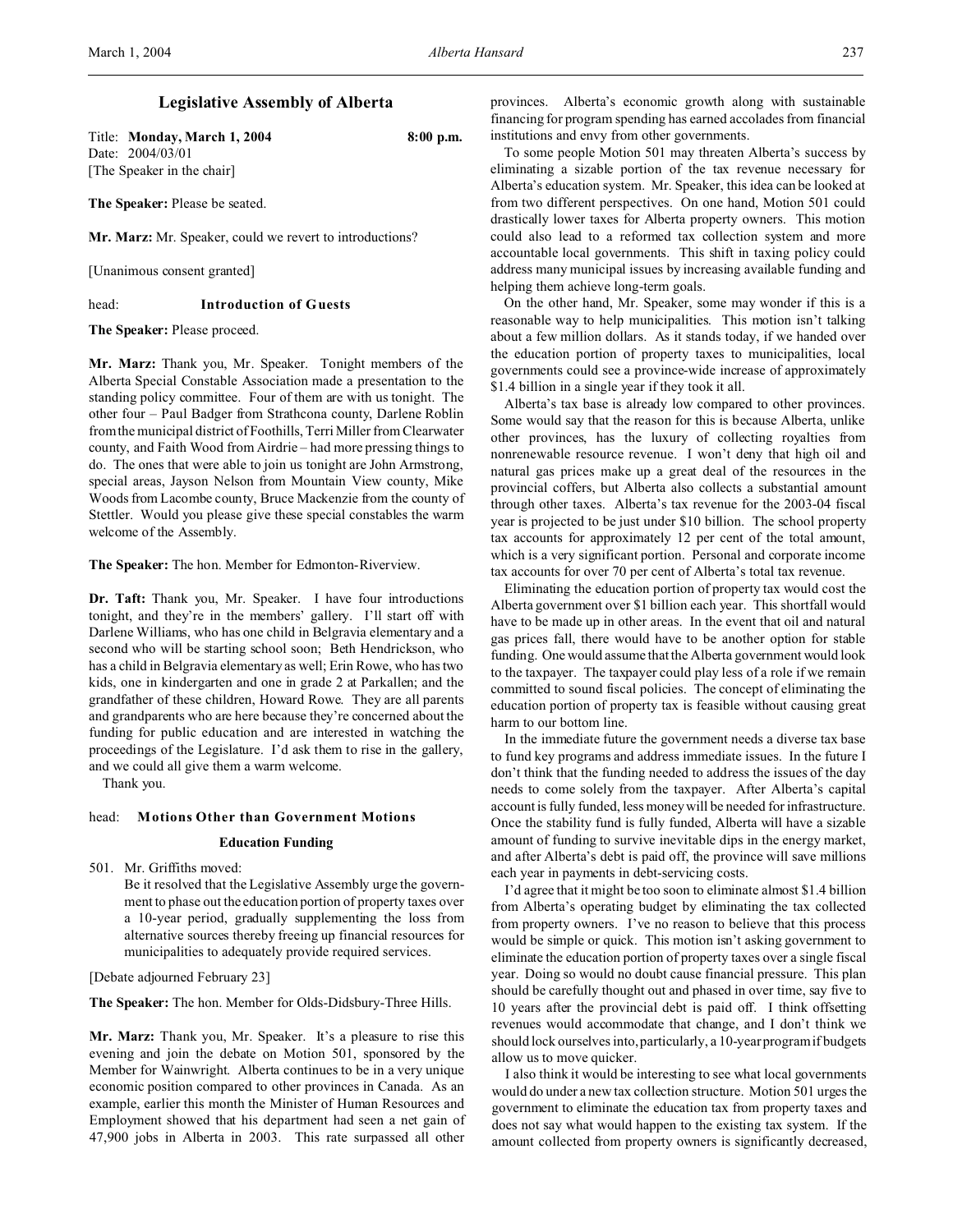then it may be in the best interest of the Alberta government to create a more accountable tax collection system for local governments. Municipal governments are creatures of the provincial government . . .

**The Speaker:** Hon. member for Olds-Didsbury-Three Hills, I'm sorry to interrupt, but under Standing Order 29 we've now reached a point where five minutes is reserved for the mover of the motion if he chooses to proceed to close debate.

The hon. Member for Wainwright.

**Mr. Griffiths:** Thank you, Mr. Speaker. It's my pleasure to rise this evening to close debate. I'd like to begin by thanking all those members who spoke for or opposed to the motion. I actually don't think there were very many people really opposed to the intent of this motion but, rather, to whether or not this was going to occur over a 10-year period or immediately.

This motion if it's passed will serve two main points; that is, to continue the move that was started in 1994 to reduce the government's dependency on property taxes to fund education. Mr. Speaker, that's the philosophy of this government, that everyone in this province receives the same and equitable education levels regardless of the resources available in that municipality.

It will also achieve the second main goal, Mr. Speaker, which is to allow municipalities tax room in order to expand their tax base so that they can provide services which they've found they experience now with the downloading of some services on them and also, and most importantly, new demands on growth, on new infrastructure – new roads, new sewers and water systems – because our economy is growing so fast.

Thank you very much. I hope everyone supports this motion.

[Motion Other than Government Motion 501 as amended carried]

**The Speaker:** The hon. Member for Edmonton-Highlands.

#### *8:10* **Health Care Premiums**

502. Mr. Mason moved:

Be it resolved that the Legislative Assembly urge the government to eliminate seniors' health care premiums immediately and phase out premiums for all Albertans within three years.

**Mr. Mason:** Thank you very much. It's an honour for me, Mr. Speaker, to move Motion 502 on behalf of the New Democrat opposition and on behalf of the hundreds of thousands of Albertans of all political persuasions who believe that the health care premiums are an expensive, inefficient, and regressive lump-sum tax.

While the elimination of health care premiums has been the position of the Alberta New Democrats for as long as health care premiums have existed, last month we decided to launch a new campaign urging Albertans to pressure the government to get rid of them once and for all. We're calling our campaign Scrap Health Care Premiums: It's Good Medicine. In our campaign we point out that health care premiums are an unfair tax that hurts seniors, middle-class families, and working Albertans. The New Democrat opposition proposes to scrap them because Albertans deserve a better deal.

In our campaign to scrap the health care premiums tax we put out that we are one of only two provinces with health care premiums. The other is British Columbia. Eight other provinces and three territories fund the health system using more progressive sources of government revenue.

In the past several months groups from across the political

spectrum have called for either a reduction or elimination of health care premiums. The Alberta taxpayers' federation is on record as favouring the elimination of health care premiums. The provincial Liberals have also recently adopted this position.

**Dr. Taylor:** They just copied you, Brian.

**Mr. Mason:** What else is new? Well, since the last election I guess they've had a different position.

Reducing health care premiums at least for seniors finds support even on the government benches. The Member for Edmonton-Manning suggested only a few weeks ago that seniors' health care premiums should at least be eliminated. He deserves credit for raising this issue shortly after his election, and I hope that he will continue to fight against this unfair tax, not limiting the elimination just to seniors.

That, Mr. Speaker, is why it's disappointing to hear the Minister of Health and Wellness say in the House this week that while there's no immediate plan to increase health care premiums, they will need to be increased in the future. The minister's statement is no doubt code for the fact that while health care premiums won't be increased before the election, they may well be increased after the election.

The New Democrats have been prepared to say how they'll make up the more than \$900 million in yearly revenues generated through the health care premiums tax. We're not prepared to shortchange our hospitals, schools, or other important services by scrapping health care premiums without replacing the lost revenue. As part of our campaign to scrap health care premiums as expressed in Motion 502, there's a plan for how to do it without jeopardizing funding for these important services.

The New Democrats would pay for the elimination of health care premiums by cancelling the multiyear corporate tax cut which will cost the Alberta Treasury \$1 billion once fully implemented. A phased elimination of health care premiums as called for in Motion 502 would cost about the same amount. Again I want to emphasize that it is only a reduction in the general rate for larger corporations that we would cancel. The New Democrats would retain all of the reductions for the small business tax rates as well as the increases in the small business exemption subject to the lower rate.

One economist that we consulted with told us that a \$1 cut in health care premiums would have bigger economic spinoffs than a comparable \$1 cut in corporate taxes. Much of the benefit of corporate tax cuts flows to shareholders outside Alberta, while a two-adult family which no longer has to pay the \$1,056 per year in health care premiums is going to save more of this money consuming goods and services at home, thereby stimulating greater economic activity and job creation. I'm sure that that approach is going to find favour with the Member for Drayton Valley-Calmar, who's worried about jobs.

Motion 502 calls for seniors' health care premiums to be eliminated immediately. Until 1994, Mr. Speaker, seniors were not required to pay health care premiums at all in recognition of the fact that they lived on fixed incomes and in almost all cases had no employer to make contributions on their behalf as many working Albertans do. At the same time that seniors were first required to pay health care premiums, they were promised that even if health care premiums rates were increased for other Albertans, they would not be increased for seniors. Two years ago, when health care premiums were hiked 30 per cent, the promise to not hike seniors' health care premiums was also broken. Seniors' health care premiums were also hiked, to \$1,056 for a senior couple.

Seniors have been hard hit by this government with the almost 50 per cent in long-term care accommodation rates. Copayments for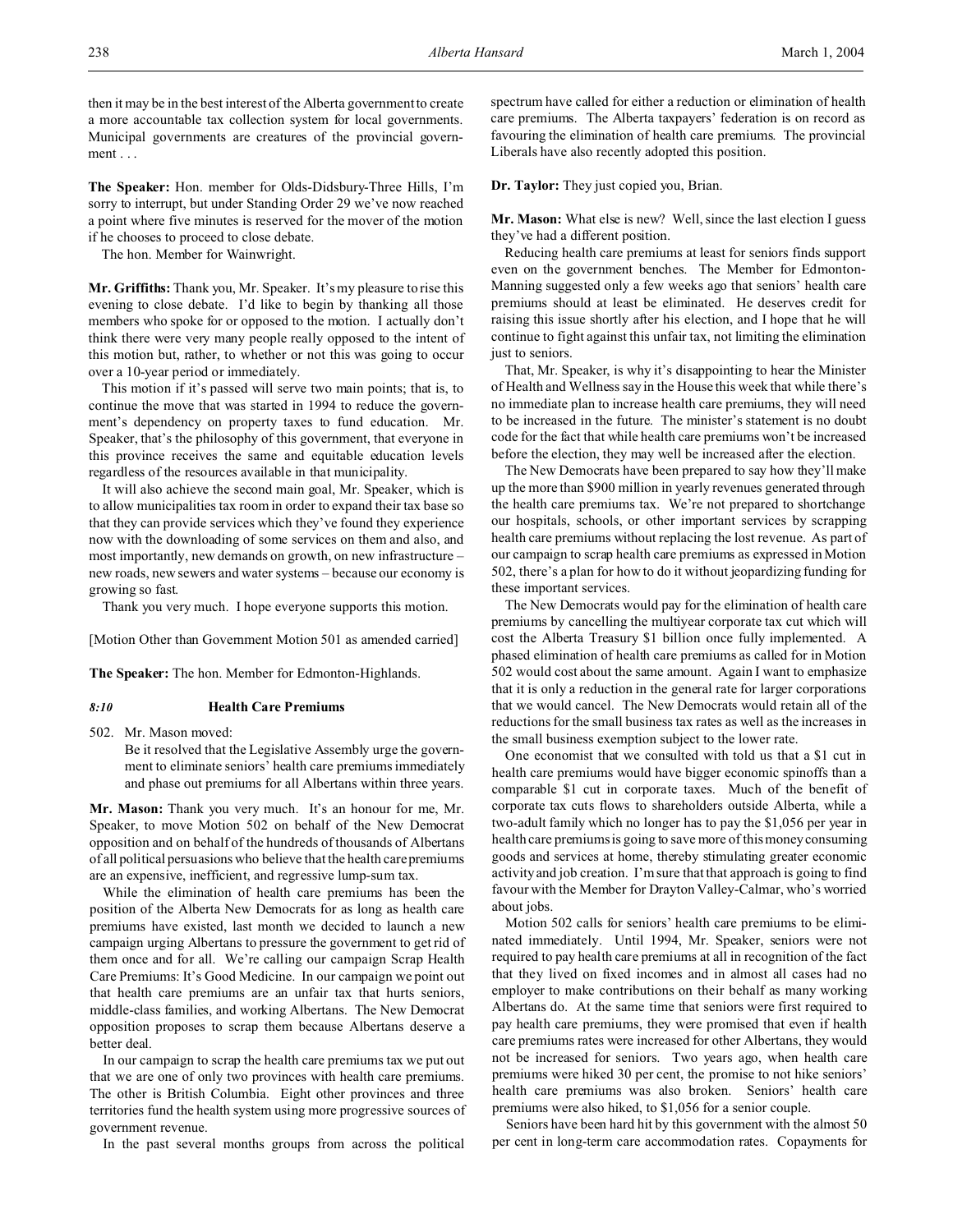prescription drug coverage were increased from 25 to 30 per cent a few years ago. Universal eye care and dental benefits were also eliminated two years ago. So it's only fair that seniors' health care premiums be eliminated immediately. This would involve a \$90 million reduction in revenue, little more than half the \$161 million revenue reduction that would result from the further planned corporate tax reduction scheduled for April 1, 2004.

Health care premiums are a very economically inefficient tax, Mr. Speaker. When the massive administrative and compliance costs associated with this tax are considered, it becomes very clear that not only are health care premiums regressive; they are also very wasteful. Alberta Health and Wellness spends more money chasing down people who can't pay their premiums than it spends on administering the rest of the public health insurance plan itself. About \$15 million per year is spent administering this complicated premium tax. In the fiscal year 2002-03 \$50 million in premiums were written off because Albertans were simply unable to pay them. One in four individual health care premium accounts is in arrears. Money spent tracking down Albertans who have difficulty paying their premiums could be better spent on improving health care delivery.

Grassroots members of the Progressive Conservative Party have passed resolutions at past policy conventions calling for an end to health premiums. We were amazed, Mr. Speaker, when we read that, but there it is, and I would advise the government to listen to their grassroots because in this particular case I think they're onto something. In previous sessions of this Legislature members of the Conservative caucus have introduced legislation and proposals that would have ended the collection of health premiums. The Minister of Seniors has consistently promised seniors' groups that he believes that premiums should be eliminated, at least for seniors, as soon as possible.

It is unfortunate that the Premier and the minister are unwilling to listen to Albertans on this issue and are in fact considering further hikes in this regressive and unfair health tax. Burdening hardworking Albertans and middle-income seniorswhileproceedingwith an extremely generous tax cut for already profitable corporations sends a clear signal to Albertans, Mr. Speaker. This government continues to listen only to what it wants to hear. It continues to tilt the so-called Alberta advantage to high-income earners and larger profitable corporations while asking average Alberta families to pay more.

In conclusion, Mr. Speaker, I urge all members of the House to support Motion 502. Thank you.

#### **The Speaker:** The hon. Member for Calgary-West.

**Ms Kryczka:** Thank you, Mr. Speaker. It gives me great pleasure to rise in the Assembly this evening and add my comments to the discussion and debate surrounding Motion 502. As we have previously heard tonight, Motion 502 proposes to wipe out health care premiums for all seniors and within three years for all individuals in an attempt to alleviate hardships endured by some Albertans.

As many of my colleagues are already aware, the care and wellbeing of seniors is of great concern to me. I feel we must always be mindful of the important contributions they have made and continue to make to our families and our communities, and we should provide for them the appropriate programs and necessary supports.

I also acknowledge that this province has an aging demographic and an increasing proportion of elderly individuals. The number of seniors moving into Alberta is also growing. As of April of last year, 2003, 10 per cent, or 1 in 10, of the province's total population were seniors, and it's projected that by 2025 we will have 20 per cent, or

1 in 5. The seniors population will grow to this number, and there will necessarily be an increasing demand on the province to provide adequate supports, health and other, for seniors in our province. So we should be thinking about the future when we go into this kind of discussion.

However, Mr. Speaker, I'd also like to point out that just over half of all seniors over the last year did not have to pay any health care premiums at all because they qualified for an exemption due to a lower level of income. So what you're asking for we are already providing to lower level seniors. Moreover, some additional seniors only paid half their premiums because they qualified for a partial exemption.

So the government already recognizes that lower income seniors and Albertans may not be in the position to afford health care premiums, because we've responded to that. Most definitely, we feel that there should not be a financial impediment for these people to access health care services, so this is not totally a new idea that you have. The province already sets exemption thresholds so that those who need the assistance have the opportunity to receive it. The government implements a formula to determine the amount of premium that is to be paid or not paid by Albertans.

#### *8:20*

According to our government's philosophy, we provide support for those most vulnerable in society. Health care premium subsidies are not only available for seniors but also for low-income Albertans and are divided into four categories depending on if you're single or have a family, with or without children. It's my understanding that the rationale for the proposed motion and the elimination of premiums is to ease the burden for seniors and low-income Albertans. However, as I just said, exemptions are already provided to compensate seniors and those with lower incomes. In other words, about 60 per cent of seniors already either do not pay anything for their health care premiums or only partial or 50 per cent coverage.

I think that a better way to help those who struggle would be to examine our exemptions system. It seems logical to me, Mr. Speaker, that if the objective is to help those who experience financial difficulty, it may be beneficial to review once again and possibly further increase the threshold levels, because that has been done just recently by this government. This could provide exemptions for more Albertans in lower income categories, and it would ensure that premium deductions are based on incomes rather than by age.

If the cost of health care premiums is a burden for some financially strapped Albertans, then raising thresholds would help those individuals and families who would more likely benefit from a subsidy rather than a blanket or a universal exemption. The main group of Albertans who would benefit most from a total premium elimination would be middle and higher income earners as they pay the full premium. As I said earlier, this government's philosophy is to assist the most vulnerable. Now, I know there are those who would say that I am mean spirited and that I don't care, but I am a caring Conservative.

We must also keep in mind that not all Albertans would benefit from the elimination of health care premiums. Low-income earners, as I said, are already exempt, while those who pay only a portion of the premium would only receive a partial benefit. So this begs the question: how would this motion really benefit low-income seniors as they are already benefiting?

Mr. Speaker, many Albertans have their health care insurance premiums or a portion of them paid by their employer. These individuals would only benefit if the employer decided to pass the savings on to their employees. Therefore, there's no guarantee that these Albertans would even see any of these savings.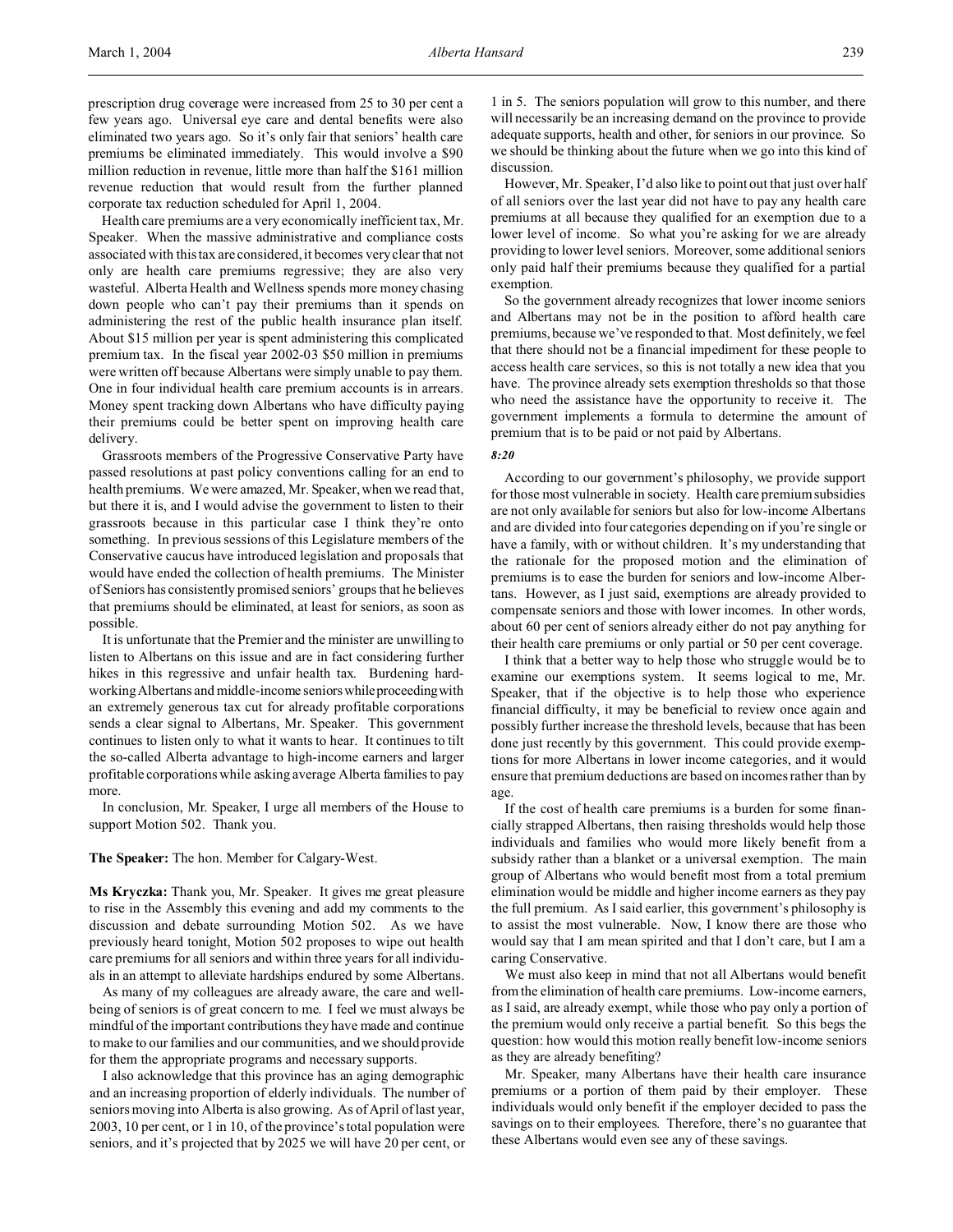I would also like to make the argument that health care premiums serve as a reminder to Albertans that health care services cost money. As mentioned many times here and in the past, many Albertans view health care services as essentially free, and this is not the case as \$20 million a day is spent on funding our health care system. Albertans need to realize that health care services – and they want the best – are expensive, and premiums serve as a good tool to help those who would forget that. Without the premium reminder it may be forgotten that with each visit to the doctor there is a cost, actually a large cost, as we all know, involved. Or if we don't know, we should know. Health care is not free, and any misperception in this line of thought is dangerous as it does lead to overuse of the system. Granted, it is crucial that health care services are available to Albertans. However, we must not forget the costs associated.

Mr. Speaker, the province continues to recognize the importance of priority spending in health care. Funding for health care services for '03-04 will reach \$7.35 billion, which increased by 7.4 per cent over the previous year. Health spending remains the largest expenditure for this government. It is projected for '03-04 that health expenditures will account for 35.3 per cent of the total budget. Now, some provinces in Canada use up to 50 per cent of their budgets for health care. What could you give up in Alberta to cover health care costs as high as 50 per cent?

This province funds its health care system through three methods: federal transfer payments, general revenues, and health insurance premiums. Mr. Speaker, health premiums account for a significant portion of health expenditures. Last year the health premiums brought in roughly \$913 million in revenue, and this equated to 13 per cent of health care costs. This year that figure will likely exceed \$1 billion. Maybe if the federal government would increase their transfer payments by 13 per cent, as is reasonable, why then perhaps we could consider your motion.

Realistically, if premiums are eliminated, our system would require money to come from other areas in our budget, and \$1 billion would have to be cut from our programs and services to make up the difference. Then we could really talk about cuts and not in glasses and dental, as the Member for Edmonton-Highlands referred to inaccurately. The extended health benefit was a universal program that offered only 30 per cent coverage to all seniors, but now – and it folds in with our government's philosophy – it provides a hundred per cent coverage for low-income seniors. And if you don't have 30 per cent of what it costs for a new set of false teeth, then I guess you don't get your false teeth, although we do have the special-needs benefit.

Of course, premiums could be eliminated, and the lost revenue could be replaced through other means, and that could mean perhaps an increase in taxes. Maybe that's another option. Albertans could possibly see taxes go up in order to make up the shortcomings, and from past debates in this province any increases would be met with furious opposition.

Mr. Speaker, in order to take money out of the health budget, reforms need to take place. We're talking about a significant amount of money being eliminated. One billion dollars can't just be dropped out of the budget without Albertans feeling the impact. This money can't be just taken away without changes to the entire health system. It's not that simple. Reforms will need to occur to account for the dollars. The elimination of premiums could possibly be part of health care reforms, but that would have to be a part of a total package that would consider this change.

The province recognizes the importance of health reforms. The annual increase in spending for health care has grown at a faster rate than the province's overall revenues. If this trend continues, the province will not be able to sustain the increases. As a result, the government is in the process of reforming the health care system. The Premier's Advisory Council on Health was established to review the system and make recommendations for meaningful reform, and the full implementation of the recommendations will be completed by December 2004.

**The Speaker:** I must regretfully inform the hon. member that this portion of her speaking time has now left us.

The hon. Member for Edmonton-Riverview.

**Dr. Taft:** Thank you, Mr. Speaker. I appreciate this opportunity, and I am pleased to support this particular motion. The Liberals and the New Democrats have both held this position for I don't know how many years but a long time for good reason.

I think there are a few points that are worth clarifying right off the bat. This is not a premium; this is a tax. If it was a premium, there would be some correspondence to risk. There would be some correspondence to benefit. There would be some choice in whether or not you paid it. This has nothing to do with an insurance premium; this is a tax. That's reinforced by the fact that this actually doesn't flow into the health care system directly. It flows simply into general revenues. So this is a tax that should be cut. It's a tax that should be eliminated. It's simply a verbal sleight of hand that it's called a premium instead of the proper title, which is a tax.

I also note from the most recent third-quarter fiscal update that this is in fact a very substantial tax. We make almost the same amount from health care premiums as we do from crude oil royalties, and that's with crude oil priced at extremely high levels. This is telling us that we have become heavy handed in our taxing through this particular avenue and that we should eliminate this tax.

This is a tax cut that would serve all Albertans. As the Member for Edmonton-Highlands pointed out, it's a tax cut that would leave money in Alberta, in the hands of people who will spend it here, in the pockets of employers who employ people here. This would be a significant favour to small businesses when they provide this benefit, paying the health care premium to their employers. It would be a significant benefit to institutions like universities and regional health authorities and school boards, who pay the partial or entire cost of this for their employees. So, again, there are benefits across the board here.

#### *8:30*

I listened to the previous speaker's comments on who benefits and who doesn't benefit and who's hit by this tax and who gets exemptions, and I think it's really worth driving home the point that this is a tax that hits the working poor and the middle class the very, very hardest. The way the exemptions are set up is that you have to be almost destitute to qualify. If you are, say, working at an \$8 or \$9 or \$10 an hour wage, just enough to earn more than \$16,000 a year in taxable income, then you have to pay the full amount. What that translates to is that a family with children earning \$35,000 a year spends about 3 cents of every dollar they bring in in health care premiums. It's a 3 per cent cream off the top for the working poor. A family, say, where one of the parents is at home and one of the parents is working at Wal-Mart or as a secretary in an office or some position like that that doesn't pay terribly well gets hit paying 3 cents of every dollar of income in this premium.

On the other hand, a wealthier family earning \$100,000 a year spends only about 1 cent per dollar of income on this tax. You can see who this is hurting the most. It's hurting people who are lower middle-income earners. In fact, the irony here is that the wealthier the person, the more likely this tax is to be paid for as part of a benefits package. So it's kind of a double benefit for the wealthy and a double bind for the working poor.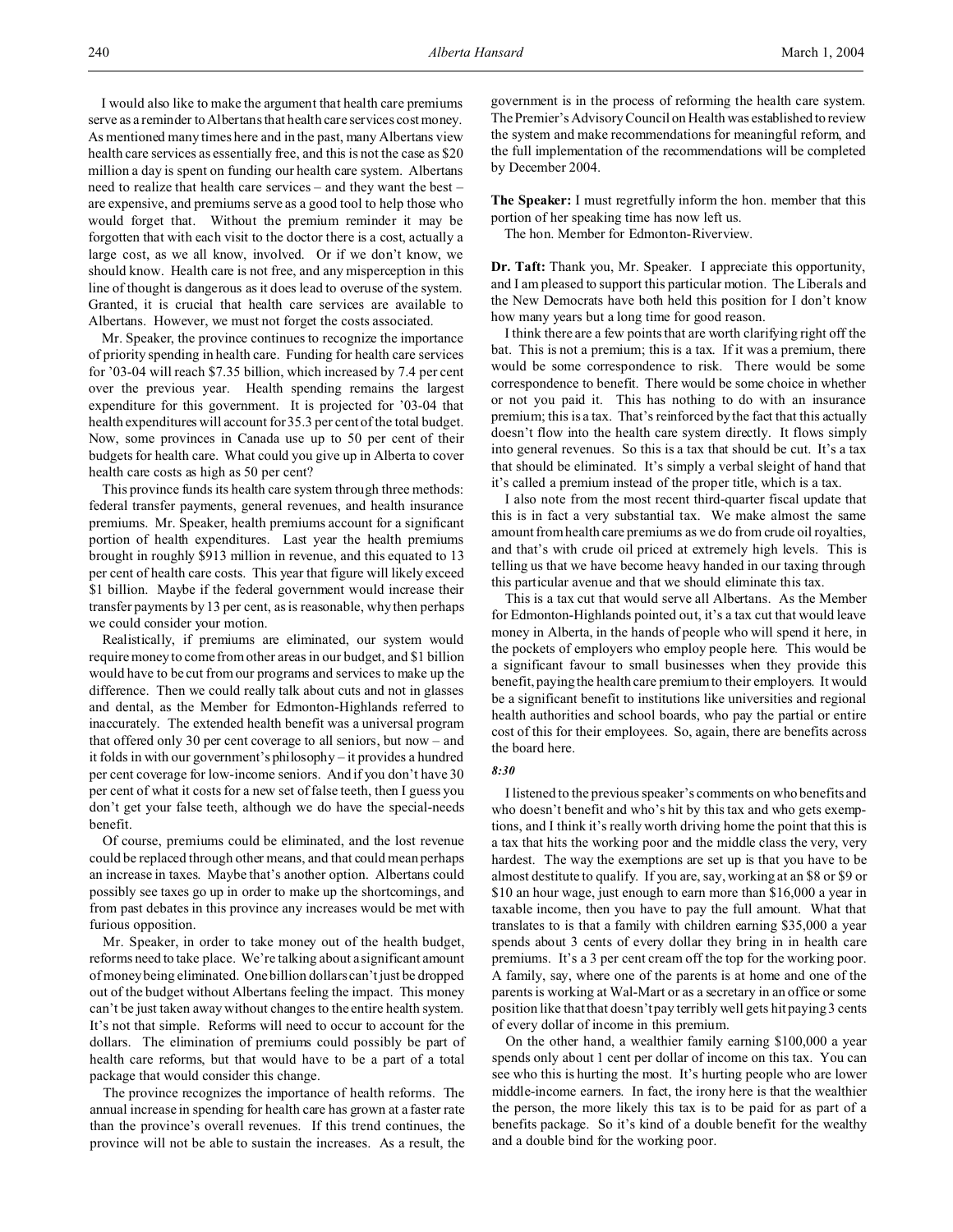Alberta is one of only two Canadian provinces that charge these taxes, and it is a tax that has been going up dramatically under this government. It's yet another example of the many flaws of the Mazankowski report. Based on a recommendation from the Premier's Advisory Council on Health, the government actually boosted health care premiums a stunning 30 per cent in 2002, a huge tax increase. Can you imagine? A tax increase from this government of 30 per cent when they have the opportunity to eliminate this tax and at the same time – and this will appeal to the Premier's new chief of staff – lay off a substantial number of civil servants because those civil servants will not be required any more to implement this tax. So win/win: reduce the bureaucracy; make a tax cut.

In fact, most Albertans are quite prepared to pay for their health care system through general revenues, through the normal taxes they collect, and would be delighted to have premiums eliminated. The question comes up: where would a government offset this tax cut? Well, this government hasn't worried before about offsetting tax cuts, and it is in the enviable position of running substantial surpluses year after year as a result of very generous natural gas and other natural resource revenues. In fact, they've been recording an average of about a two and a quarter billion dollar surplus per year for the last eight years.

So one option is simply to offset the reduced revenue through the surplus. Another option is to forgo or reverse the flat tax that was introduced in 2000 and has cost the government about one and a half billion dollars a year in lost revenues, almost all of which is an overwhelming benefit to wealthy Albertans. In fact, it seems that just about everything this government does is an overwhelming benefit to wealthy Albertans. There is a pattern here.

There are also other ways we could rearrange government priorities. We could, for example, forgo the \$33 million that this government uses to subsidize the horse racing industry. Or we could forgo the many millions that have been spent on committees studying health care reform and on and on and on. There were six new ministries created in 2001 by this government to add extra employment for its MLAs, and that has cost about \$46 million in extra salaries. So this is not a difficult problem. There are savings to be made by eliminating health care premiums.

I would like to hear the debate from the other government members. The speaker from Calgary-West made a number of points which are well worth rebutting, and I'd like to hear where everybody else stands on this issue. Our position is absolutely clear. We will support this motion. We have been for years opposed to health care premiums.

Thank you, Mr. Speaker.

**The Speaker:** The hon. Member for St. Albert.

**Mrs. O'Neill:** Thank you, Mr. Speaker. It's a pleasure to rise today and speak to Motion 502 as put forward by the Member for Edmonton-Highlands.

First I'd like to recognize the good intentions behind this bill, especially how it relates to Alberta's seniors population. Obviously, it is the goal of government to make continued efforts to improve the standard of living of the people they represent, and one of the ways we do that is by lowering taxes and reducing fees. However, government is also responsible for making sure that the services it is responsible for are both effective and sustainable. Eliminating health care premiums for all seniors immediately and phasing out all health care premiums for all Albertans would affect the number of dollars that are available for health care and seniors' programs.

The idea in and of itself is a good one, but the fact is that it costs money to maintain a high-quality health care system, and Albertans are very proud owners of such a system. According to the *Maclean's* report last year, those of us in the capital region have access to the best health care system and service in Canada. The overall ranking was based on various criteria such as life expectancy, heart attack and stroke survival rates, as well as local services and preventable admissions. But that quality isn't limited to this region alone. Every year more than 250,000 surgeries and diagnostic tests are performed in Alberta's rural and urban hospitals. Seventy-eight thousand nine hundred and one MRIs were done between April 2002 and March 2003, up 12.5 per cent from the previous year, and during the same time span heart surgeries jumped by 5.4 per cent. Five thousand, one hundred and eighty-one joint replacements were performed, an increase of 6.4 per cent.

I do not believe that we have a crisis in the delivery of health care services, but I do believe that we have a crisis in the sustainable funding of health care services. It costs over \$20 million each day to operate Alberta's health care system, and the costs climb higher with each passing year. There are numerous reasons for the increasing costs, and there is great justification for those costs, such as our population increase, greater health needs of our people, an older population, and more diagnostic technology.

This system has become bigger as Alberta's population continues to boom. Costs are rising to maintain the quality of our everexpanding system, and it is irresponsible to eliminate a form of funding which helps the province deliver these types of services without having some sort of plan as to how the shortfall would be met.

The cost of health care is expected to rise 8 to 10 per cent across Canada this year. Meanwhile, government revenues are growing by less than half that amount. What this essentially means is that money is being pulled away from other departments and other services in order to pay for the health system we so value. Alberta health care premiums bring in \$913 million in revenues each year, which is equivalent to about 13 per cent of total health care expenditures.

Now, I know that there are going to be some who will point out that health care premiums do not directly flow back into the health system, and that's true. However, when health care spending receives the most funds of the total taxes collected by the Alberta government, it's easy to see that health care premiums are necessary in order for the system to be properly funded. And while health care premiums flow into general revenue, monies flow from general revenue back into Alberta's health care system. The title of this fee is a question of semantics. The reality is, however, that if this amount, just shy of \$1 billion, is not collected in this manner, it will have to be obtained some other way.

### *8:40*

Now, the motion itself focuses firstly on seniors and asks that they be exempt immediately from health care premiums. Those who live on a fixed income can be burdened by monthly expenditures, and health care premiums can be one of those burdens. This government has recognized this, and more than half of our seniors do not pay health care premiums. Of the 323,000 seniors living in Alberta in April of 2003, 164,000, or 51 per cent, did not pay health care premiums, and an additional 20,000 seniors pay only part of their health care premiums. Eliminating these premiums in general, especially in a manner that puts age before more important factors such as income levels, is the wrong approach. I prefer to increase the exemption levels for seniors. To exempt all seniors from having to pay health care premiums would simply download a burden onto Alberta's younger families.

The second part of the motion calls for health care premiums to be phased out over three years. Obviously, the motion is recognizing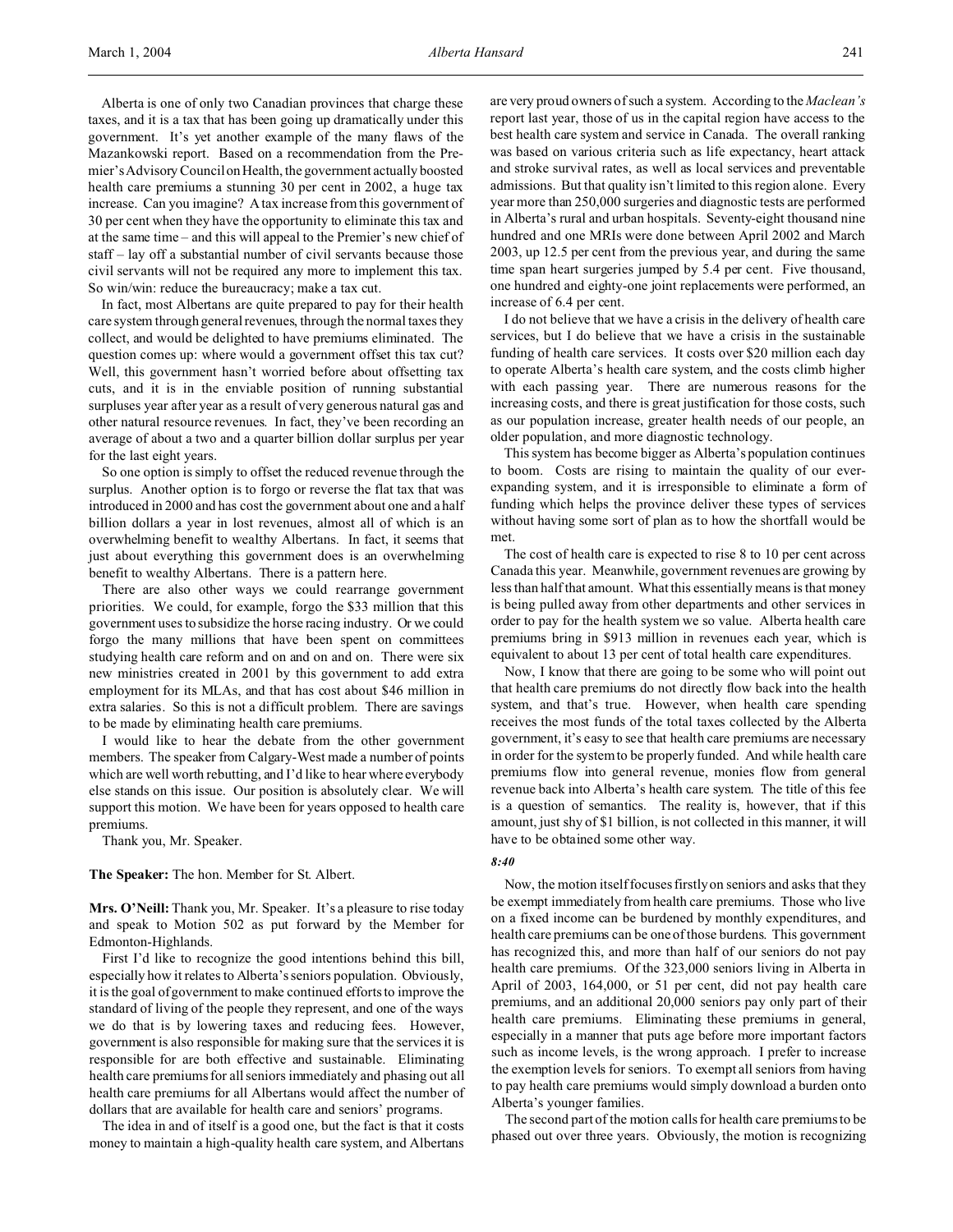the value of health care premiums, or it would simply ask that all health care premiums be eliminated, period. But a timeline is included in the motion, I sense, because the member realizes that if the money is not coming in through health care premiums, then either the government would need to raise the necessary funds using other methods such as increases to personal income tax, or the government would need the time to figure out how to rid the system of nearly \$1 billion in services.

I believe that health care premiums assist in significantly sustaining our highly valued public health care system. Our health regions have made strides in encouraging the use of emergency rooms exclusively for incidents that truly warrant immediate attention. In fact, Alberta is an international leader in delivering health and educational services using telecommunications technology. Initiatives such as 408-LINK help us to understand our health care needs and the most appropriate actions to be taken in serving them. Having the health care charge related to the paycheque is an open way of collecting the necessary dollars needed for the health care system. Again, I would like to reiterate: if the money were not being collected in this manner, it would have to be found in other areas.

As a point of interest, I would point out that Albertans pay the overall lowest taxes across this country. As Albertans we do pay health care premiums, granted, but we do not pay a provincial sales tax, and we do not pay a high rate of personal income taxes. This goes back to my point that if health care premiums are eliminated, these funds would have to come from somewhere else. If we truly want to get rid of health care premiums, then we need to find new ways of funding health services in Alberta. This has been a focus of our provincial government for a number of years. If we want to get rid of health care premiums, we must be willing to discuss substantial and significant ways of funding our beloved publicly funded health care system.

In addition, we need the federal government to honour their funding share of implementing the five principles of the Canada Health Act. One has to wonder whether any health care premiums would be required if the federal government paid their committed and commitment share.

Mr. Speaker, the motion put forward by the hon. Member for Edmonton-Highlands is admirable because it does attempt to alleviate a cost faced by Albertans, but at this point in time the motion is somewhat premature. Right now health care premiums play a sizable role in generating funds for Alberta's health care system. Removing them puts more strain on a system that is expected to become only more expensive in the future unless we reform how we fund our very valuable public health care system to make it sustainable and affordable for our seniors, for ourselves, and for the generations to come.

Thank you.

**The Speaker:** The hon. Member for Calgary-Buffalo.

**Mr. Cenaiko:** Thank you very much, Mr. Speaker. It's my pleasure to rise today and speak to Motion 502, sponsored by the Member for Edmonton-Highlands. I'm very pleased to speak to this issue again as it is one that will never go away. Motion 502 urges the government to get rid of health care premiums. Now, I know that it urges the government to phase it out over three years for everybody other than seniors, but I think that we can safely say that the intent of this motion is to rid this province of health care premiums altogether, an idea promoted by the opposition in this province for many years.

This is an issue that many of us have debated time and time again. I will say that, yes, I would love to support this motion. I would love to stand before you and say that we can do away with our health care

premiums because we can afford it, but I can't say that. I know that we have premiums for a reason, and like it or lump it, they are here to stay for a little while longer.

Mr. Speaker, health care premiums are a very important part of our health care system. For some people they are a burden. Some Albertans do have difficulty paying the premium, but what I don't think people in this province really understand is that we are struggling ourselves to foot the health care bill in Alberta. Health care is a top priority for Albertans, and I think this government does a great job, with the resources it is given, ensuring that our health care system is decent if not fantastic.

Throughout the years as health care has become larger and more comprehensive, this government has met the challenges that have been thrust upon it. One of these challenges is not getting the proper amount of funding from the federal government. I know that you might stand up and say: oh, sure; you're blaming the feds for our woes. It's true. Their lack of foresight on this issue has really caused a lot of problems for this province as well as other provinces around the country.

Every day the price of health care seems to increase in Alberta. We see more and more people moving to this province from around Canada, and they expect to receive excellent services while we send \$24 million a day to Ottawa. However, when these people come to our province, they aren't bringing with them the infrastructure that they used to have. No. They expect to use ours, and that is completely fine except that this powerful growth is putting a strain on all of our top priorities. Health is included.

Alberta is having a tough time keeping pace with the amount of activity that this province is seeing in regard to growth. So when the topic of premiums comes up, everybody seems to always want to get rid of them. What I think everybody seems to forget is that these premiums bring almost a billion dollars into our health system. That is a significant amount of cash, that is desperately needed for our system.

Let us imagine that we did cut the premiums from Albertans. What if we decided, yes, that not paying premiums is a good idea? Where would that leave us? Well, I think that we could safely say that we would be without a few luxuries in this province. You have to remember that \$1 billion is a large part of our health budget, and we would have to recoup that cost somehow because, as you all know, health care is not free no matter what you think. So what luxuries should we be without in this province? Of course, maybe calling them luxuries is a bad moniker, but if we were to eliminate close to \$1 billion from our budget, they would have to be coined luxuries.

If we look at the current budget, what do we see that we would not be able to afford if we cut premiums out completely? Currently health care premiums bring in approximately \$913 million. So we'd need to cut funding for the departments of Economic Development, International and Intergovernmental Relations, Revenue, Seniors, Aboriginal Affairs and Northern Development, the Solicitor General, and Sustainable Resource Development just to make up the shortfall that would occur if no one in this province paid premiums.

Of course, if we put this into perspective in regard to Motion 502, we see that premiums would be totally eliminated in three years. I can almost guarantee that our health costs will be far higher and the amount eliminated from premiums will be far greater than what we see today.

### *8:50*

So I put this back to the hon. member: what would he like to see us cut? What portion of our budget would he like to see tossed to the wolves, as it were, and what services would he deprive Albertans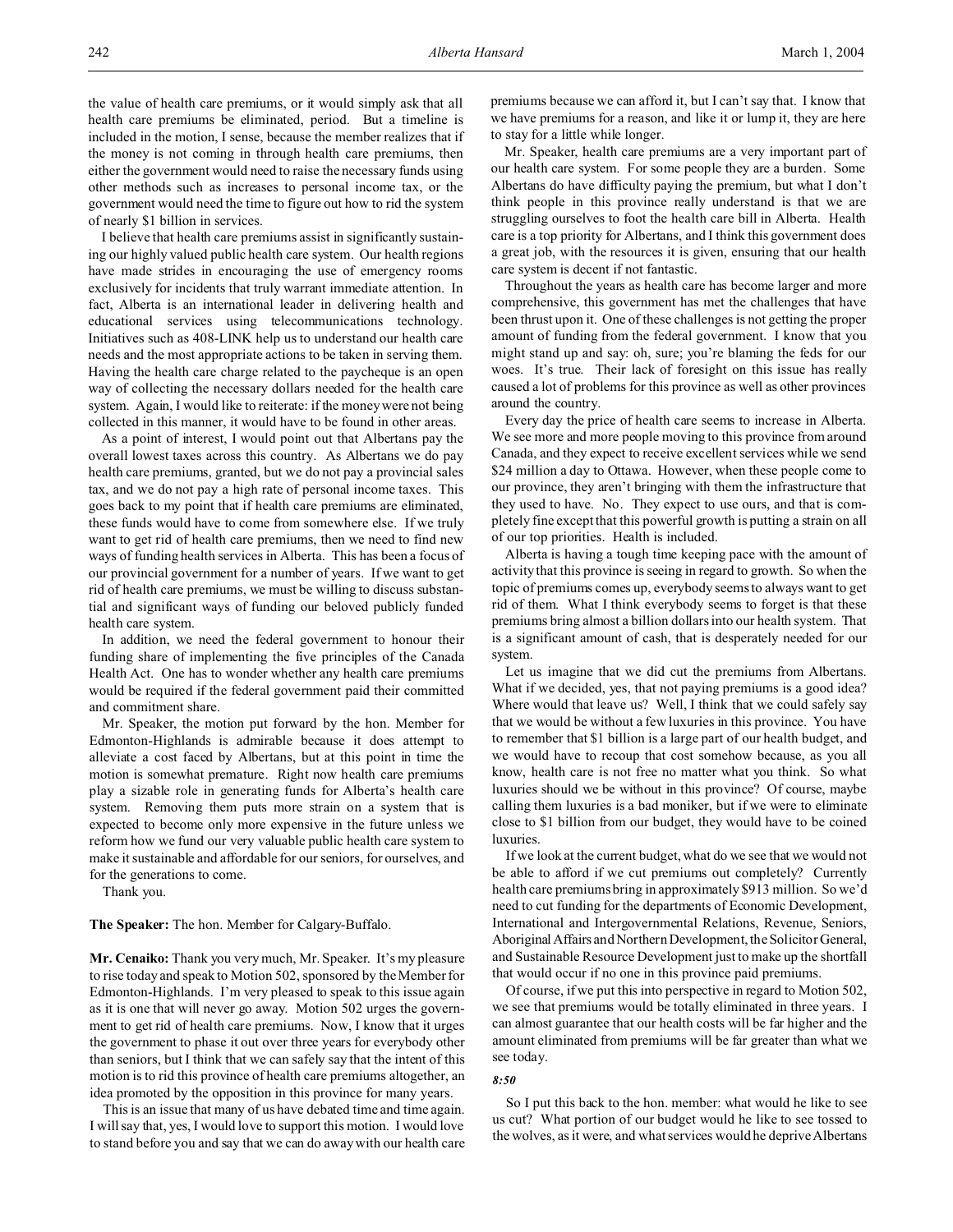of? Would it be the entire budget of the Solicitor General? I'm sure Albertans could do without our police. Or would you have all of our aboriginal programs cut? I mean, they don't really need our help; do they?

That is what Albertans must realize: we just cannot cut premiums without some sort of plan to find revenue to sustain our health system. We all know how Albertans react when there are cuts made. Think back to when this government had to cut 1 per cent from every department in 2002, 1 measly per cent. That is barely a surface scratch, but the opposition was up in arms yelling, screaming, and kicking trying to save their precious services.

So how would we get away with just cutting almost \$1 billion from our budget? We wouldn't get away with it. Something like this cannot be dropped; it cannot just happen. There needs to be a well-developed and very well-thought-out plan to make up that revenue. So how would we make up that revenue if we weren't able to cut anything? Maybe we would start delisting certain services. Maybe we would have to bring in more private health care options for Albertans. Or maybe we could just raise taxes, which would fly in the face of our Alberta advantage.

Mr. Speaker, I'm not saying that I disagree with the motion sponsored by the hon. member. In a province that is proud of having very low taxes, I think premiums are a bit of an anomaly. But health care is not free, and if we got rid of premiums, we would be sending the message that health care is free. Oh, wouldn't it be lovely if health care were free? Let me assure you that there is nothing I would like to do more than get rid of premiums. But, again, I am not in support of something that has the potential to cripple not only our health care system but our other programs and services as well.

Like I said before, health care is not free. I know that we all feel that it is public health care and that it's paid for by government, but we cannot overlook the fact that it's the taxpayers' money and premiums that are paying for that system. To remove such a large amount of money out of the system without a plan would be disastrous.

So, Mr. Speaker, you can see why I have reservations about supporting this motion, but my reasons do not stop there. Currently, we are trying very hard to reform our health care system to try and make it sustainable for many, many years to come. The system is in the midst of changes that should be completed by the end of this year. The changes stem from the Premier's Advisory Council on Health report, and the changes that are occurring should help alleviate some of the difficulties the system is facing. The recommendations being implemented will do a lot for our system. I know that one of the recommendations was for Albertans to continue to pay for health care through something similar to premiums to ensure that they realize that health care is not free.

Mr. Speaker, health care is not free, but we do provide millions in subsidies to low-income seniors and low-income Albertans who cannot afford these premiums. I think that it would not be a good idea to implement something like this motion is urging now, because we are in the midst of a great debate over changes to the system. Making a radical change like the one asked for in Motion 502 I think would be irresponsible. It lacks focus and vision.

If we were to eliminate premiums for seniors, who do you think will be paying for their health care? It is well known that this province is aging, and to remove premiums on the basis of age I think is a very poor way to do things. Currently in Alberta there are approximately 330,000 seniors, and less than half of those seniors pay the full premium.

Mr. Speaker, until we can come up with a proper plan to be rid of premiums, I think they should be here to stay. I urge all hon. members to vote against Motion 502 this evening. Thank you.

**The Speaker:** The hon. Member for Edmonton-Strathcona.

**Dr. Pannu:** Thank you, Mr. Speaker. I rise to join the debate on Motion 502. At the very outset I would like to urge all members to support this motion, which eliminates seniors' health care premiums immediately while phasing them out for other Albertans in three years or less.

I have listened in vain, I'm afraid, for persuasive and sensible arguments against the motion by government members. What I've heard instead are purely ideological or philosophical arguments, as the Member for Calgary-West would prefer to call it, in favour of corporate tax cuts combined withspecious and fallacious rationalizations that levying a health tax on individuals and families somehow makes people more aware of the cost of health care or that it makes health care more sustainable in this province. Far from it, Mr. Speaker. Every Albertan knows that health care is not free. This is a completely specious argument that's being made again and again by government members.

Albertans know full well that health care costs money. The question is whether it should be paid for by a regressive, lump sum tax disguised as health care premiums or from corporate taxes and other more progressive sources of government taxes and revenues. Health care premiums are one of the most flawed taxes levied by this government. My colleague the Member for Edmonton-Highlands has pointed out a number of these flaws. I need not repeat them. I'll briefly describe some more flaws of health care premiums to add to the list.

The health care premium tax is costly to administer, with \$50 million per year spent writing off premium arrears and an additional \$15 million spent on administering them. Add the two of them: \$65 million right there.

Health care premiums are unfair to middle-income seniors and the self-employed, who it is not possible to include in an employee benefits plan. In recent years senior citizens have been hit not only with a 30 per cent hike in health care premiums but also a 50 per cent hike in long-term care fees, an increase in the copayment on their prescription drug coverage, and the loss of universal eye care and dental benefits. Scrapping health care premiums immediately is the least we can do for Alberta seniors living on fixed incomes.

Because health care premiums are not a true premium but a regressive tax cleverly disguised as a health premium, these premiums cannot be deducted as a health expense on tax returns in the same way that extended health and dental benefits can. If an employer pays a premium in whole or in part on behalf of an employee, this is considered a benefit and gets added to the employee's income, on which tax must be paid. Scrapping health care premiums also puts an end to this unfavorable tax treatment.

Health care premiums are a payroll tax, now speaking from the side of employers, that adds to the cost of doing business in this province. Employers are required to deduct and remit premiums on behalf of their employees, adding to the cost of the red tape. Scrapping premiums will cut payroll tax costs for employers like hospitals, school boards, universities, municipalities, community agencies, and businesses large and small.

Worst of all, health care premiums are plain and simple unfair to middle-income earners. A two-adult family making \$35,000 per year pays exactly the same \$1,056 in health care premiums as a family making \$100,000, \$150,000, \$200,000, or more a year. Everyone who now pays health care premiums would benefit from scrapping this tax, but middle-income families, including middle-income seniors, would experience the most relief. In fact, a family making \$35,000 would see their total tax load cut by one-third when health care premiums are fully eliminated. That is significant tax relief to hard-pressed families, Mr. Speaker.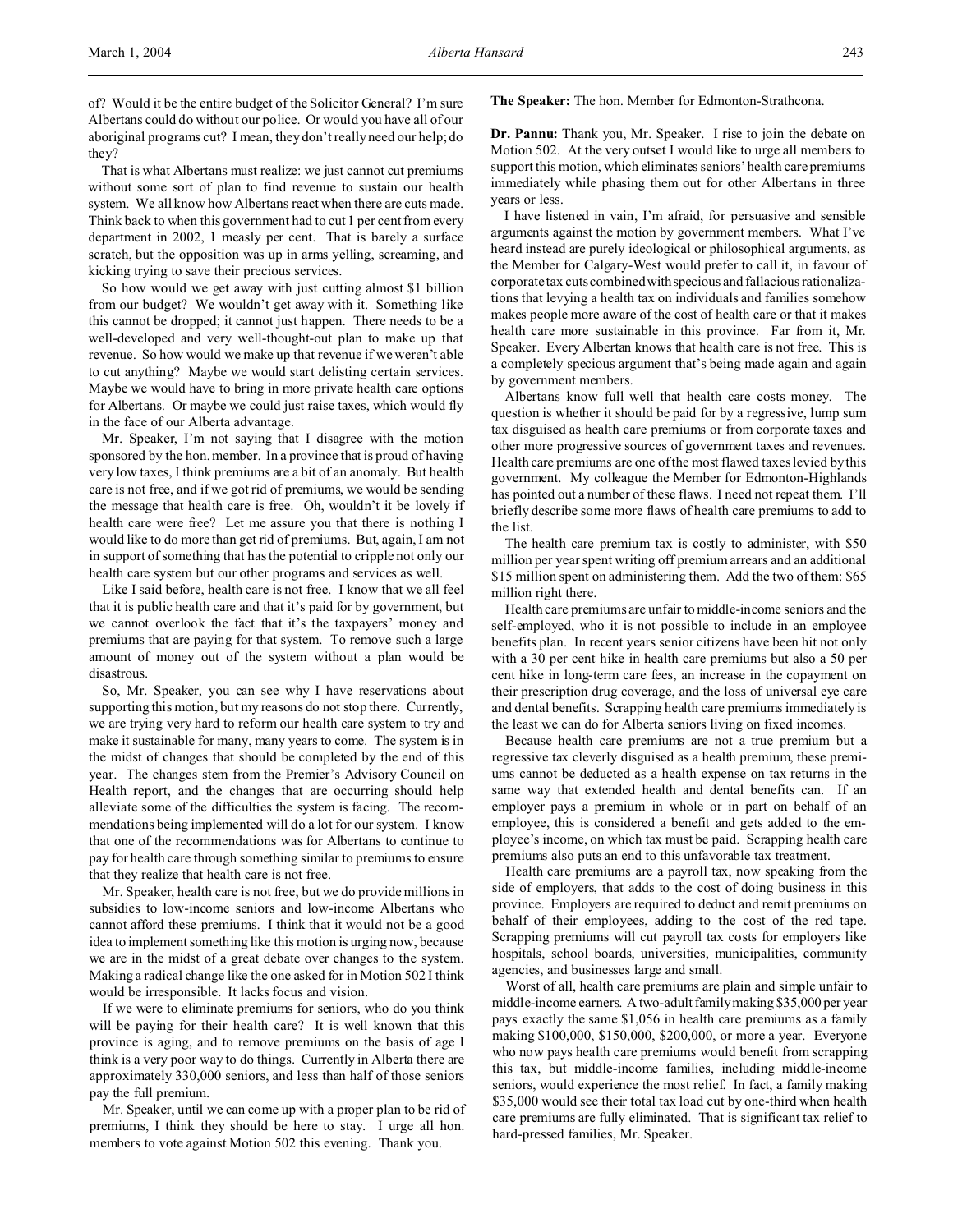In September 2000 the then Provincial Treasurer and the Premier's incoming chief of staff committed the Conservative government to cut corporate taxes in half, thereby permanently reducing provincial government revenues by over \$1 billion after four years. The original four-year time frame of the corporate tax cuts has been extended . . .

**The Speaker:** I hesitate to interrupt the hon. member, but the time limit for consideration of this item of business has now expired.

# head: *9:00* **Government Bills and Orders Committee of the Whole**

[Mr. Tannas in the chair]

**The Chair:** I'll call the Committee of the Whole to order.

# **Bill 2 Black Creek Heritage Rangeland Trails Act**

**The Chair:** Are there any questions, comments, or amendments to be offered with respect to this act? The hon. Member for Edmonton-Highlands.

**Mr. Mason:** Thank you very much, Mr. Chairman. I did want to make a few comments with respect to this bill. This bill will allow vehicular access to a recently declared environmentally protected area, an access that is currently prohibited under the Wilderness Areas, Ecological Reserves, Natural Areas and Heritage Rangelands Act. The bill proposes to allow a throughway to both off-highway and highway vehicles to specifically allow "access to and egress from the Bob Creek Wildland." The bill also provides for the erection of signs and notices marking trails, access ways, and boundaries. The trails named specifically in the act are the Bob Creek trail and the Camp Creek trail. However, the bill is worded rather generally enough to leave it open ended whether or not other trails can or will be added.

I just want to indicate that I have some very serious concerns and reservations about this bill. The concern is that the nonconforming uses could remain prohibited and could set a bad precedent for all protected areas. There are other ways to deal with exceptions that are necessary, such as those by ranchers and so on who do need to access the area and have traditionally done so, by giving special permits to access the trails. That would ensure that the traditional uses could be met, and the access by people who need to be there for economic reasons and historical reasons would be able to continue.

I'm advised, talking to individuals in the area, that the Bob Creek trail has been maintained as a road for some time, a long time, but that the concern is more the Camp Creek trail. It currently has no status as a road. I think, Mr. Chairman, the problem is that we have the potential for an increase in use of these trails. I just want to indicate that there are ways to do this and provide access to this area for those traditional uses without opening it up for general use. Once you allow the vehicles on these trails, you're going to have a lot of trouble enforcing it, and particularly the cuts that we have seen to enforcement staff and budgets . . .

**Dr. Taft:** Are there any enforcement staff left?

**Mr. Mason:** Well, we don't even know, Mr. Chairman, in fact if there are any significant resources that remain available to the department to patrol and protect these areas. So you're going to allow these four-wheel drive vehicles in there, you're going to put a bunch of signs up, and the people that do the protection are complaining that they can't even afford the gas for their vehicles to do their job. That's how bad the department has been cut.

So really the fear here is that you're going to increase the recreational use of these trails. Ostensibly the bill is to provide for traditional access for economic activities that have long existed. I think there are ways to do that without breaking the principle of prohibiting these kinds of vehicles in this type of area.

So I think, Mr. Chairman, that with that I will indicate that we'll not be supporting this bill and urge government members to take another look at this. I think there are, as I have said, effective ways to meet the needs of the community in this area who do require the access while maintaining some protection for the area from increased recreational use, which I fear is inevitable if this bill is passed.

Thank you, Mr. Chairman.

**The Chair:** You're ready for the question?

The hon. Member for Edmonton-Riverview.

**Dr. Taft:** Thank you, Mr. Chairman. This is a piece of legislation that is symbolically significant as a representation of this government's attitude towards wilderness and towards protecting land that's in its natural state or at least is close to its natural state. We're addressing here a block of land in southwestern Alberta just north of the Oldman River, I believe. Absolutely beautiful country. I'm not sure I've been to this exact location, but I have spent time down in and around this area. It's rolling rangeland with some wooded area and open prairie, and it is quite gorgeous with the Rocky Mountains on the horizon to the west.

It's also very important traditional land for aboriginal people. This is not, I think, terribly far, for example, from Head-Smashed-In Buffalo Jump. Well, it would be certainly in the same general area.

**Dr. Massey:** It's in the province.

**Dr. Taft:** I'm getting heckled by my own members. Ah, yes. Respect.

Now, it's interesting to go back and look at a little bit of the history, the background to the Black Creek heritage rangeland, which was designated in that somewhat infamous program called the special places program in 1999. The special places program started off with, I think, a world of good intentions and ran into an awful lot of compromises, and we may yet be seeing some of those play out here.

Now, I understand that the management plan for this area has been actually drafted, and it states the following, and this is a quote, I understand, from the management plan for the area.

The primary goal of the Wildland and the Heritage Rangeland is as follows: To preserve the natural heritage (i.e., soil, flora, fauna, landscape features, and natural/ecological processes) of the two protected areas in perpetuity.

And this next point is crucial.

Other provincial protected areas program goals (i.e., heritage appreciation, outdoor recreation, heritage tourism) are of secondary importance with respect to the protected areas. The heritage appreciation and outdoor recreation goals may be met, but only to the extent that their attainment does not conflict with or impinge on the preservation goal.

#### *9:10*

Now, the question here is: will Bill 2 as it is proposed impinge on the preservation goals of the management plan for this area? It seems to me that it will in fact impinge because it's going to allow an increase in off-highway motorized vehicle transportation into this area. It'll increase vehicle access to the Black Creek heritage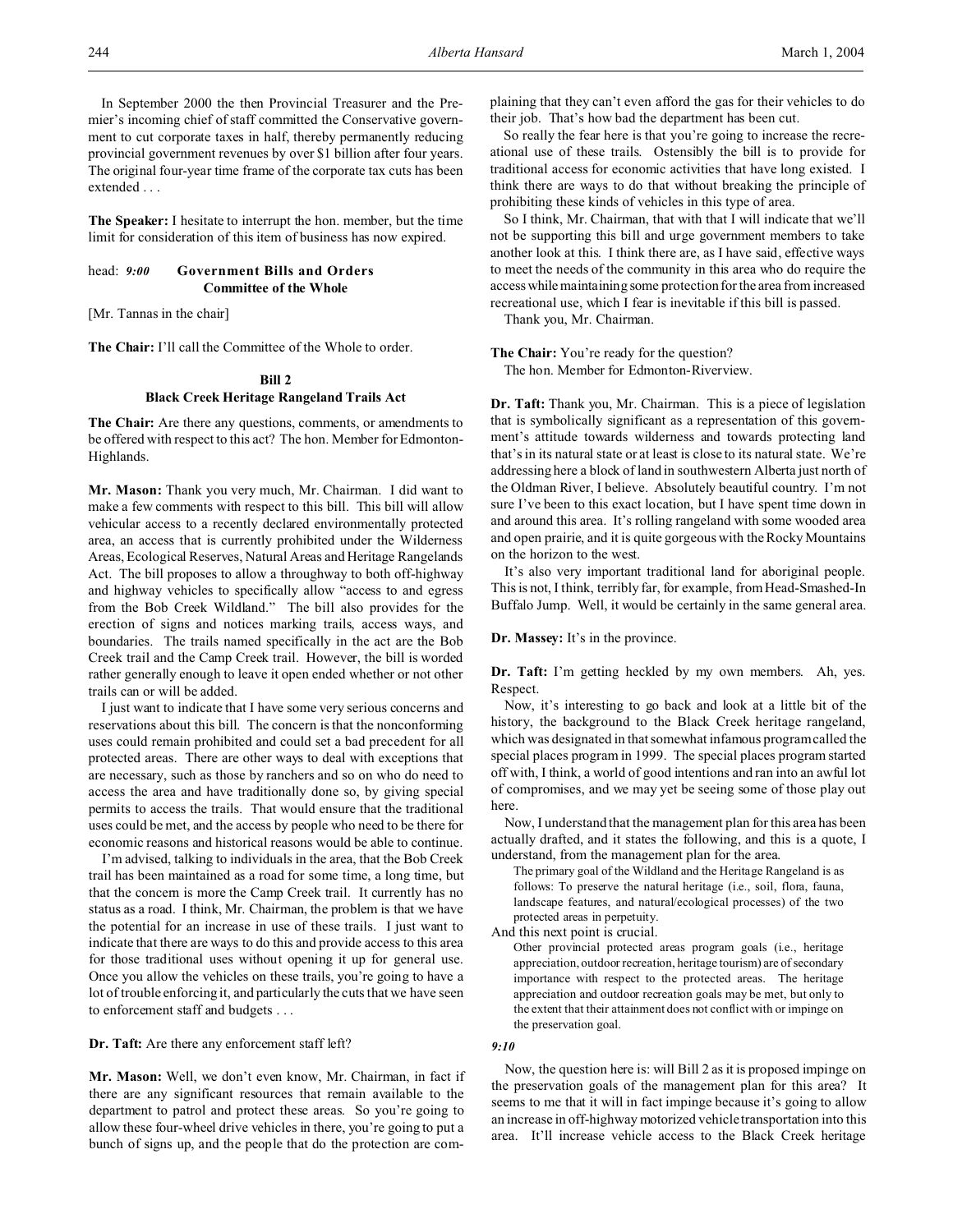rangeland, and inevitably, it seems to me, that's going to lead to degeneration in the natural condition of this special area.

So unless I hear information otherwise from the sponsoring minister – it's none other than the Member for Edmonton-Mill Creek – I think we'll have to oppose this piece of legislation. I mean, it's well known that off-highway vehicle activity has a detrimental impact by and large on wildlife habitat. We're probably all familiar with the kind of disturbance and damage that's done to the soil and to creek beds where these roads cross creeks. It certainly is noisy. It disturbs wildlife, increases air pollution, and can cause, in fact, significant soil erosion. I saw some photos from last fall of soil erosion in an area north of the area we're discussing right now resulting from off-highway vehicle use, and it was actually quite dramatic and quite disturbing.

Now, I suppose that if there were some absolutely overwhelming justification for this, I'd consider it, but I think that in some ways we not only need to think locally and act locally; we need to think globally as well here. We are in a world in which wilderness is being eliminated. Wilderness is being lost around the planet. In fact, there are some people who have put forward pretty powerful arguments that nature as it has been known throughout the entire existence of humanity has now ended. The whole idea of genuine nature is no longer a reality. It is simply a historical idea, meaning that there is no part of this planet any more that is untouched or unaffected by human activity and that indeed we have gone from allowing natural processes to shape the course of the earth's health to having that overwhelmed by human activity.

So the whole idea from a global perspective that wilderness is rapidly diminishing has to be considered here. We in this country, this incredible country of ours, Canada, and this wonderful province of ours, Alberta, still have corners of this land that are about as wild as any you are going to find in the world. We ought to be stewarding that land; we ought to be protecting it; we ought to be thinking of generations ahead and the value that untarnished natural land will have in perpetuity. I'm afraid this bill doesn't respect that idea. This bill threatens yet more wilderness in Alberta and is something that I think our children and grandchildren will look back at and say: wasn't that too bad; we lost that gorgeous piece of nature.

So I do look forward to the comments from the minister, the Member for Edmonton-Mill Creek to see how he justifies this bill, see how he explains it to us, and how he can attempt to convince us that opening up yet another little corner of Alberta's nature to quads and motorized vehicles is a good idea, because I don't believe it is.

I don't want to consume any more time than is necessary here, Mr. Chairman, but unless I hear something quite remarkably convincing from the minister, I'm going to be opposing this bill. Thank you.

**The Chair:** The hon. Member for Edmonton-Centre.

**Ms Blakeman:** Thank you very much, Mr. Chairman. I've continued to follow this debate in *Hansard* and while I'm able to be in the House, and there was something that the Member for Highwood had brought up that sort of caught my attention last time when he was talking about the lack of snow in the area. Therefore, my discussion about whether it was appropriate for snowmobilers or not was somewhat of a moot point because there wasn't any snow, and I thought: okay. I went looking for a better description for my own purposes of where this area was and what it was like and didn't have to look too hard because we're getting very good in Alberta on having information available on web sites.

This is from an Alberta government web site. It's on the special places, called Alberta's Commitment, from page 31, and I'm just going to read this description because it quite struck me and, I think, was the deciding factor in my decision not to support this bill. So, if I may, it just says that

one of the most noteworthy accomplishments of Special Places is the designation of over 30,000 hectares in an area known as the Whaleback. The largest undisturbed montane landscape in Alberta is now preserved in Bob Creek Wildland and Black Creek Heritage Rangeland. A series of spine-like ridges, the landscape of the Whaleback alternates between open grasslands and forests of pine, spruce, fir and aspen. Limber pine over 575 years old and 400-year old Douglas fir have been recorded. The snow free, Chinook-swept grasslands are winter range for mule deer and Alberta's largest elk herd while the list of predators includes cougar, wolf and grizzly bear.

Then it goes on to talk about there being over 80 species of birds there, that "many rare plants have been recorded," and of great interest is that

with the co-operation of industry, the Whaleback is permanently preserved free of mining, oil and gas development and logging. Forestry tenures were relinquished and oil and gas rights donated to the Nature Conservancy of Canada. Grazing lessees also supported inclusion of their leases in the protected areas.

So there's been a lot of work, a lot of meeting of the minds, from sectors that may traditionally be seen to be in opposition to one another, and I was quite struck by that.

Given that it is a very special place in Alberta – and I listened carefully to what the minister brought forward as rebuttal to the concerns that have been raised – I'm not satisfied by his points that this is reason enough to step away from our previous commitment to protect this area. I'm aware that my colleague the Official Opposition critic on the environment and on parks and forestry and sustainable resource management has also spoken at length raising her concerns around this. We have had a feedback loop in the community, both the interested constituency of environmental enthusiasts but also from the area. We always seek out what their opinion is on anything, and we've not had a very positive response coming from there.

Given all of that in context, I'm not willing to support this bill. I even looked at whether it was possible to amend the bill to make it more palatable, and I don't see opportunity for amending without, you know, totally scratching the bill, which is going against the whole point of an amendment.

So at this point I'm not willing to support the bill. Thank you.

[The clauses of Bill 2 agreed to]

[Title and preamble agreed to]

*9:20*

**The Chair:** Shall the bill be reported? Are you agreed?

**Hon. Members:** Agreed.

**The Chair:** Opposed? Carried.

# **Bill 3 Architects Amendment Act, 2004**

**The Chair:** Are there any comments, questions, or amendments to be offered with respect to this bill? The hon. Member for Olds-Didsbury-Three Hills.

**Mr. Marz:** Thank you, Mr. Chairman. I'd like to make a few brief comments in support of the bill and to summarize it a bit.

Bill 3, the Architects Amendment Act, 2004, is a measure that strengthens the professional standards for the architectural and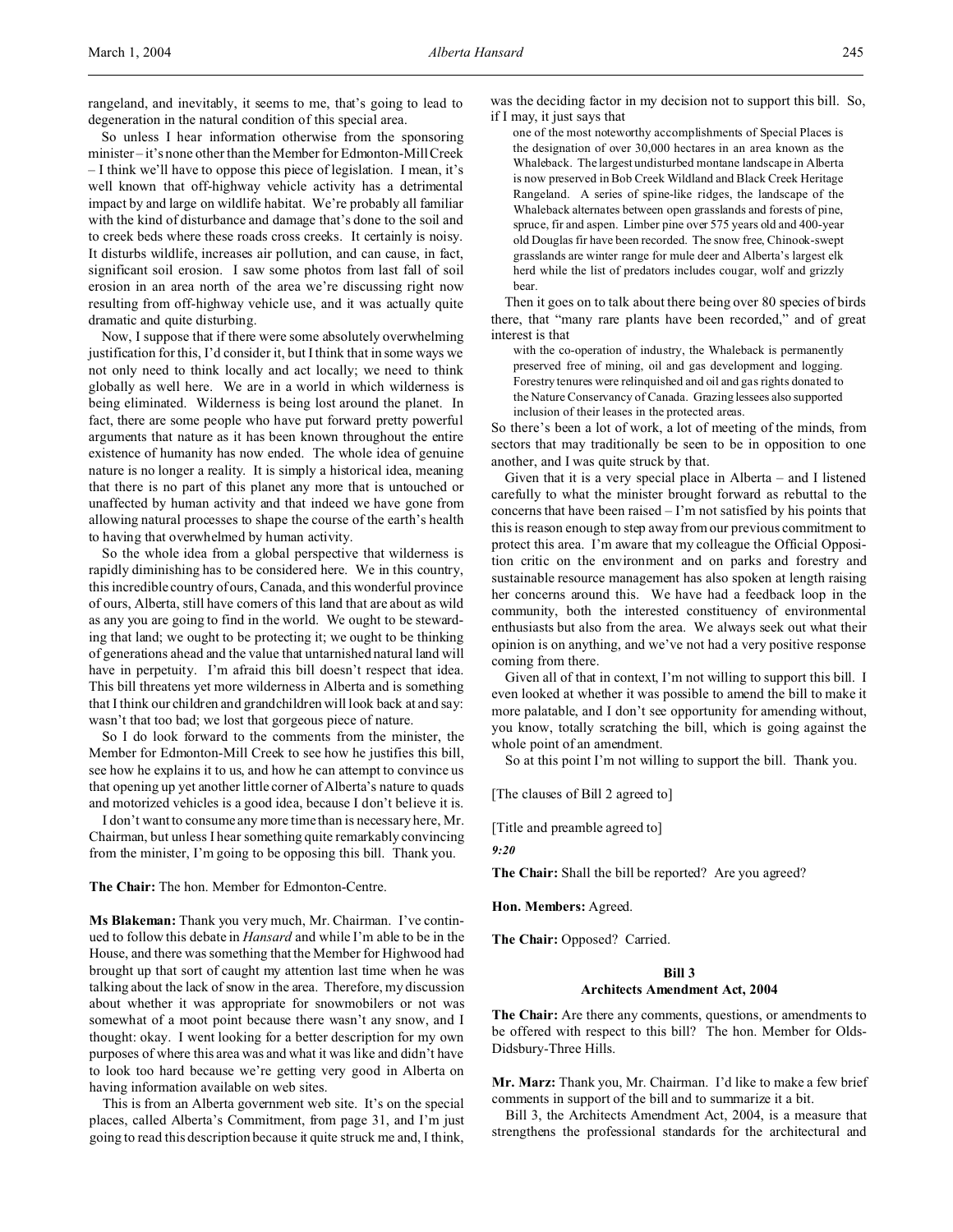Bill 3 proposes that licensed interior designers be defined under section 2 of the Architects Act, which references the definition contained in the act's interior design regulation. Defining this group in the act represents the main intent of Bill 3 as it makes the act more inclusive and at the same time provides greater legislative transparency. This is a measure that has been requested by the Alberta Association of Architects. Also under section 2 is a definition of restricted practitioner.

Under section 3 licensed interior designers would be authorized to perform specific architectural services as defined in the Architects Act's supporting regulations. The proposed amendment would reflect what is currently happening within the industry.

Section 4 would see a licensed interior designer elected to the Alberta Association of Architects governing council. This would ensure that licensed interior designers would be represented in the association's decision-making process. Also, it would improve the communication process between the association and licensed interior designers.

The current act contains no provisions to authorize the development of regulations specifically relating to the registration, education, training, professional conduct, and practice of interior design. This would be alleviated in the change found within section 5 of the Architects Amendment Act, which establishes regulation-making powers.

Amendments under section 7 and part 8 establish the registration, certification, and licence renewal requirements of APEGGA members who are authorized to become restricted practitioners under the act. Thus, they would be included in the Alberta association and the Alberta register of members. There's little doubt in my mind that these amendments would strengthen professional standards as they relate to the licensed interior designers and restricted practitioners. The industry is healthier when regulatory bodies are given the authority to ensure that members meet proper educational requirements and provide their customers with a safe, competent, and ethical service by following the prescribed code of conduct.

I'd like to conclude my comments by once again acknowledging the contribution of the architect profession in helping to develop these amendments. The co-operation between the staff of Alberta Human Resources and Employment and the Association of Architects' representatives was key in bringing forward recommendations to improve the Architects Act.

So with that, Mr. Chairman, I'll take my seat, and I'll look forward to hearing the comments of other members.

### **The Chair:** The hon. Member for Edmonton-Centre.

**Ms Blakeman:** Thanks very much, Mr. Chairman. I know that the Official Opposition critic covering this area, my colleague from Edmonton-Gold Bar, has already spoken in support of this bill. We have sent it out to our usual feedback loop, and no one raised any concerns with it. The Official Opposition has certainly been on the record in the past as being supportive of self-regulation for certain kinds of professional associations covering scope of practice and various housekeeping matters.

At this point no one has raised with us any concerns about the bill, and I'm willing to support it at this time.

[The clauses of Bill 3 agreed to]

[Title and preamble agreed to]

**The Chair:** Shall the bill be reported? Are you agreed?

**Hon. Members:** Agreed.

**The Chair:** Opposed? Carried.

### **Bill 4**

# **Blind Persons' Rights Amendment Act, 2004**

**The Chair:** Are there any comments, questions, or amendments to be offered with respect to this bill? The hon. Member for Edmonton-Riverview.

**Dr. Taft:** Thank you, Mr. Chairman. Lest any of us think that nobody follows what we do in here, actually there are people who pay close attention to what we do in here. One of them phoned me after my last round of comments on this bill and gave me some very useful and interesting information. This is a person who has worked closely on this piece of legislation for many years, has some expertise in guide dogs and in service dogs and how they're trained and how they're handled, and in fact relies on a guide dog for her daily life. She pointed out to me that, obviously, she fully endorses Bill 4 and that perhaps instead of extending or expanding this bill and sweeping service dogs into the same legislation as guide dogs, we may want to consider separate legislation for service dogs.

Service dogs, of course, can be trained for all kinds of things. They can be trained to help people who have trouble balancing. They can be trained for people who are prone to seizures. But they can also be trained to be quite aggressive. There are in the United States service dogs who are trained to help people who are having problems with stalkers, and if the wrong person approaches the person being helped by the service dog, the service dog will snarl and growl and, if need be, I guess, attack the potential stalker. That can be a problem in some public arenas, as you can well imagine. So we need to perhaps consider the full range of services that service dogs provide when we come to regulating them and providing legislation.

We also need to be very conscious of the different standards of training that dogs are provided. There are different organizations that certify dogs. There's the international federation of guide dog schools, which has, I understand, quite stringent standards specifically for guide dogs for blind persons. There are other dog schools and dog training associations for different kinds of service dogs, and unfortunately there are people around who have no licence, no particular background at all who claim that they are effective at training service dogs or even guide dogs. Of course, the danger there can be that if these dogs are not properly trained, somebody's life can be put in danger. If you're a blind person relying on your dog to help you across the street or if you have health problems or whatever other issues, the dog can mean life or death to you, and if the dog isn't properly trained, the consequences can be tragic.

# *9:30*

These are some of the issues we need to be aware of, and we may want to look in the future at something like a service dog act or an assistance animals act, because they're not always just dogs. They could be developed in conjunction with a blind persons' rights amendment act or some other legislative framework. There certainly are many issues very closely connected to what we're debating in Bill 4 that need to be considered. I don't want to hold up Bill 4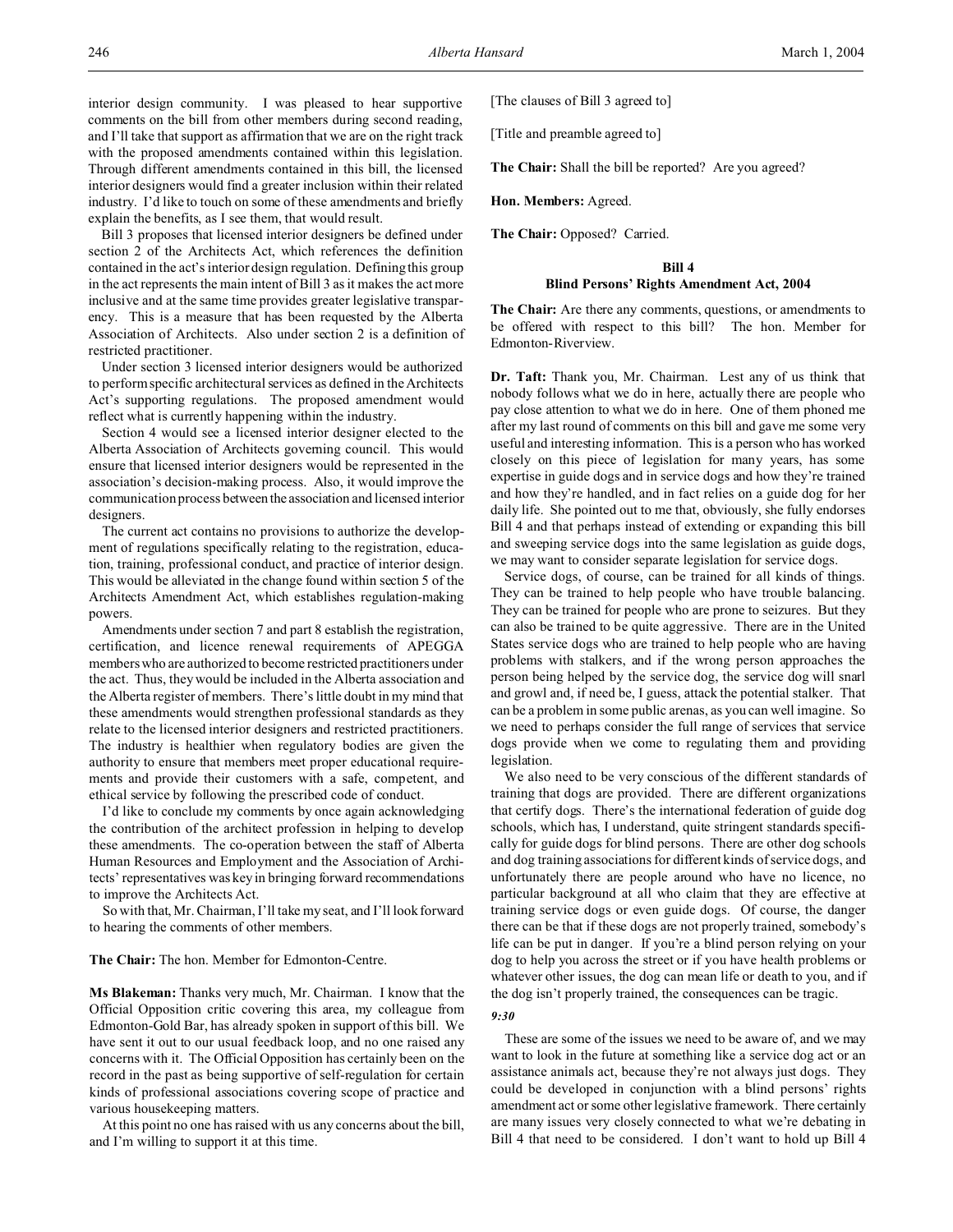With those comments I'll wrap up and look forward to other comments. Thank you, Mr. Chairman.

**The Chair:** The hon. Member for Edmonton-Centre.

**Ms Blakeman:** Thanks, Mr. Chairman. I just wanted to use this opportunity to ask the minister who is sponsoring this bill, the Minister of Community Development, once again if he can give the Assembly a clear understanding of when we would see what should be the companion legislation.

A number of people have spoken about their, in my case, disappointment that we didn't get the other kinds of service and assistance animals included in this legislation. Fine. I'm willing to accept that this act remained pure, if you like, in that it was really dealing with the needs of blind persons and their guide dogs. I'm perfectly willing to accept that, but there were many of us who were waiting for the update or were waiting to bring us into the new millennium with clear legislation around service and assistance animals.

My concern was that we've now seen the update on the guide dogs and Blind Persons' Rights Act and no companion legislation, so when do we see the companion legislation? Are we going to have to wait another 20 years for that? I'm trying to prod the minister a bit here, but really this is an incomplete picture that we now have. We have resolved one small bit of this issue and have not resolved a whole other large area.

I also want to pick up on something that my colleague, the hon. Member for Edmonton-Riverview, said and maybe help to bring him additional information. He was mentioning the service animals that are specially trained to assist individuals who are being stalked or in a position of imminent severe threat. Usually someone has threatened to kill them and has every intention of carrying that out, and there are dogs that have been specially trained – you do hear of them mostly in the United States – to protect that person.

So the concerns expressed by my colleague that somehow they would be snarling and snapping at somebody in a public setting – strictly speaking those animals were trained to stay with the individual they are there to protect, and they are only to react if that person is going to be killed, essentially. The threat of them being killed is very high coming from a particular individual, and the animal is trained to react to that particular menace coming at them. It does allow that individual to get out in society in the same way that guide dogs allow persons with visual impairment to get out and move around in the world and do their business and that seizure dogs help people get out and move around and do what they need to do, and they'll be alerted if a seizure is coming by the animal.

The whole point is that people can get on with their lives, and these specially trained protection dogs are so that those individuals that are under extreme threat for their lives, in fact, can still go out and, you know, have coffee with a friend, do their grocery shopping, or go and gas up the car and do some of those things that everybody else gets to do, but because these individuals are under dire threat, they may not be able to do that. The dogs protect them, and they only react to the one individual. So it's a highly specialized area of service dogs, and these dogs don't go after anybody else in a public area. They are there to save someone's life, and it's a very specific reaction.

Again, part of the frustration here is that we didn't get the second bill that would have covered and outlined acceptable training standards, some sort of identification, and where in public various assistance animals would be welcomed or would be allowed to go

with their owners. I was looking for the complete range of animals: those that are signal animals, for example, that can detect oncoming seizures in individuals or other kinds of health related issues; those that are an assistance animal, you know, for working with kids with autism or somebody in a wheelchair where they can pick up things that have been dropped by the individuals; and the protection animals that I just described.

We didn't get anything for all of those kinds of animals, so we're still in limbo with them. They're not allowed and accepted and protected in public spaces like the guide dogs are. That just simply wasn't addressed, and there's no information coming from the government about when we could expect that.

I'm certainly willing to support Bill 4, but I need to know when the rest of this comes, when we get the companion act that's going to come. So that's my plea to the sponsoring minister, to please move as quickly as possible. I would like to see it in this spring session, at the latest in the fall session, but let's have an answer from the minister. Where are we in the planning process with this second bill? I mean, I know that it takes the government some time to get all of their ducks in a row and to have this flow through their process. Where are we? If this is not going to happen this year, then stand up and tell us because there's been a lot of interest and a lot of people that are asking for this.

We've supported this Bill 4 for the blind persons. We'd like to know when we're going to get what we're waiting for, which is the rest of the service and assistance and signal animals.

Thank you very much, Mr. Chairman.

[The clauses of Bill 4 agreed to]

[Title and preamble agreed to]

**The Chair:** Shall Bill 4 be reported? Are you agreed?

**Hon. Members:** Agreed.

**The Chair:** Opposed? Carried.

# **Bill 1 Alberta Centennial Education Savings Plan Act**

**The Chair:** Are there any comments, questions, or amendments to be offered with respect to this bill? The hon. Interim Leader of Her Majesty's Loyal Opposition.

**Dr. Massey:** Thank you, Mr. Chairman. I had the opportunity to speak to Bill 1, the Alberta Centennial Education Savings Plan Act, at second reading, and now, as is the practice, we have an opportunity to go through the bill clause by clause and to look at some of the provisions.

I wanted to start with the preamble, Mr. Chairman. The preamble is one that I think most of us would have difficulty disagreeing with except, I think, for the interpretation or the action that seems to flow from those beliefs. That's really what they are, three belief statements. The first one is that the Alberta government recognizes the benefit of postsecondary education. The extrapolation from that, of course, is the bill that we have before us to encourage young Albertans to continue to postsecondary education.

We have in front of us a financial scheme that's supposed to do that. Unfortunately, it seems to be inconsistent with some of the other actions that the government has taken, and I think, in particular, it's the failure to have in place a long-term plan for the financing of postsecondary schools in the province.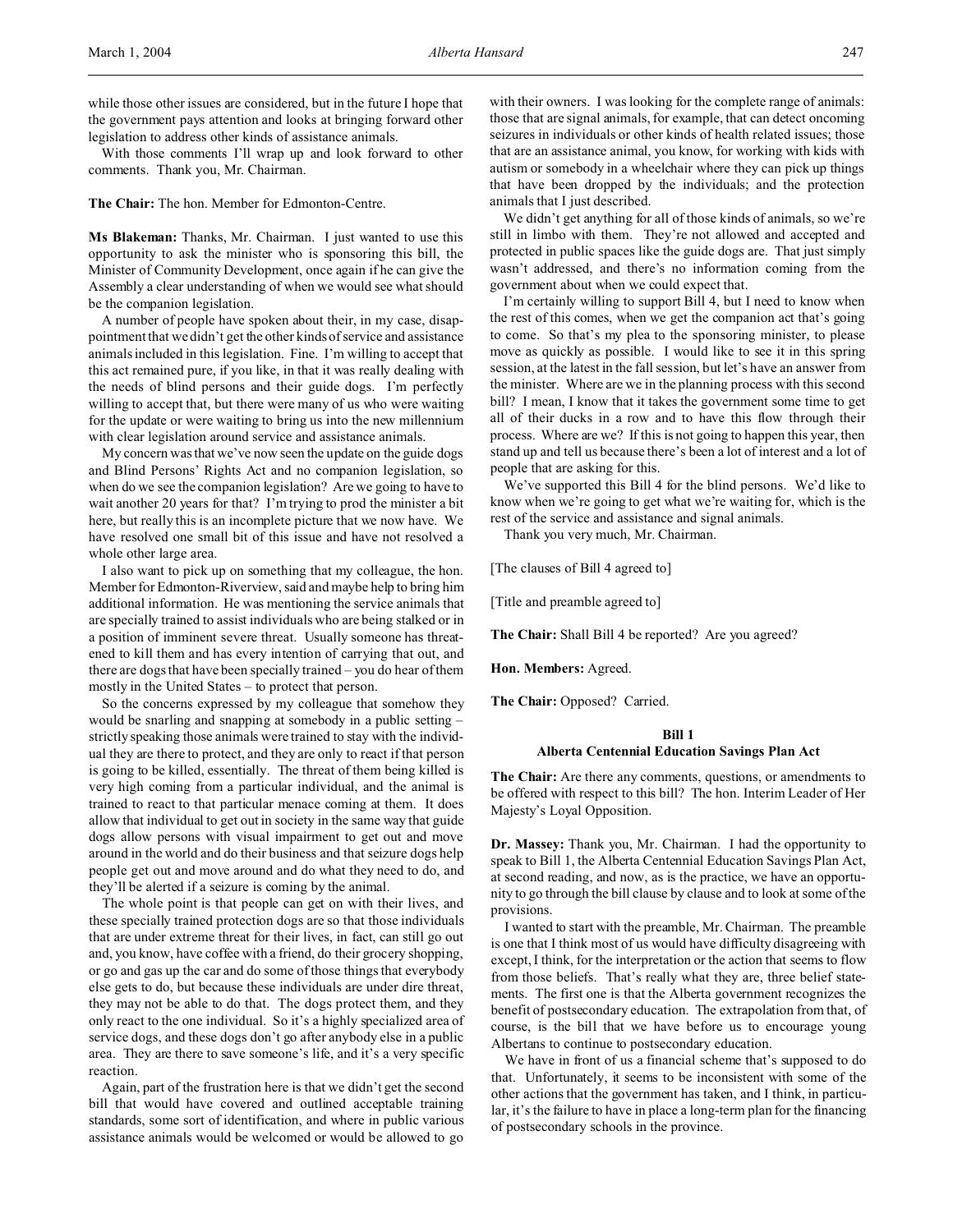## *9:40*

The result of the lack of that plan is that we have the yearly  $-1$ 've used the word "crisis" before, and "crisis" may not quite be the term. But each year as institutions prepare their budgets and, faced with fewer and fewer resources of the government, are forced to turn to students and increase their tuition, there's not a crisis but certainly an air of distress and a lot of political action with respect to students to try to make the government aware that if they really did recognize the benefits of postsecondary education, they would make it easier for those students already attending those institutions and make it easier for those people in those institutions that are responsible for postsecondary education and responsible for providing programs. That would make it easier for them, and that would be a true reflection that they recognize the benefits of a postsecondary education.

# [Mr. Lougheed in the chair]

The second whereas in the preamble indicates that the government "wishes to raise awareness of the benefits of post-secondary education among children and their parents." I think I mentioned the last time I spoke to the bill that there has been a great effort on the part of the government, and in particular the Minister of Learning, to remind individuals who attend postsecondary schools and graduate from them how much they personally gain from that education. I think that there have been numbers tossed around with respect to the return on investment you get for investing in a postsecondary education.

The other piece of that has really not been very prominent in the government's awareness campaign, and that's the benefits that we all as a community enjoy because students are successful at our postsecondary schools. That goes for everything from the kinds of medical doctors and nurses and health care workers that we graduate and we all are able to draw upon when need arises to the engineers that help design bridges and highways and the kinds of structures we need for the transportation system that we all use to the social workers who help those in our community who are vulnerable or who are in distress and need help: a whole host of professionals that add to life in our community, both essential and the amenities that we enjoy.

There seems to have been little effort on behalf of the government to raise awareness of that kind of benefit of postsecondary education among citizens. I think it's unfortunate, and if the wish is to raise awareness, as this second whereas in the preamble indicates, I think that there could be a great deal more done with respect to the benefits to the broader community of encouraging youngsters to go to postsecondary schools.

The third whereas is one that we have some trouble with, and that's the government wishing "to encourage parents to plan and save for their children's post-secondary education." Now, no one will object or I don't think talk against parents planning for their youngsters to go to postsecondary schools, but the whole notion of saving and how much of the savings are going to be needed by parents I think is troubling. We've seen the withdrawal of support for postsecondary schools, the rather dramatic withdrawal in the last decade. The cuts that postsecondary institutions took in 1994 were the largest of all the budget cuts, 20 per cent, and many of the institutions have never recovered from that withdrawal of funds.

To turn around and to indicate to parents through actions like this – if the message is, "You're going to have to pay more because government is going to pay less," I think it's an issue that needs to have wider debate than what is stimulated by this whereas clause in Bill 1. So I'm concerned about the message that that puts out to

parents, and I'm concerned about the message to government in terms of their responsibility for providing for postsecondary education.

It wasn't that long ago, Mr. Chairman, that Canada and a number of nations gathered at the UN and agreed that they would extend taxsupported education for students past 12th grade. They would extend a tax-supported education a year at a time until students had, first of all, a two-year college degree or diploma without having to foot the bill and then eventually a four-year degree.

It may not happen immediately, Mr. Chairman, but there's no question in my mind that a number of years down the road that's exactly where we'll be. As the importance of postsecondary education becomes more and more critical to the success of a knowledge economy like ours, an information economy, the need to have our students complete those programs is going to become more, and what better way to encourage students to continue past high school than to make that as part of the tax-supported system? I think that it is eventually where we're going to have to go as a society.

If you look at the grants that are outlined and who's eligible for them – I think that I mentioned this before at second reading, the whole notion of a child only being eligible if they were born to a resident in Alberta in 2005 or any subsequent year and the inherent unfairness of that for students who were born a year or 16 years previous to that. Many of them are going to be going on to postsecondary schools, and they are not going to have the same opportunity as the Albertans who by accident of birth are born in 2005, and I think that sends the wrong message to those students.

I also think that it's a shortcoming in terms of planning with respect to the centennial. We would hope that people wouldn't look back on the centennial as the year that they were left out of a plan by the government that would have allowed them to put aside some money, if they so desired, for their education. So I think the unfairness of the bill is unfortunate, I guess, to say the least.

## *9:50*

The notion under section 3(1) of paying a grant of a hundred dollars into a registered education savings plan. There's still a great deal of discussion and a great deal of information about registered education savings plans. I heard a presentation on television just recently where parents were being encouraged to not use the registered education savings plan but, instead, to put that money into a registered mutual fund that acted exactly the same way but ended up paying far greater returns with respect to the money that was invested. So whether the registered education savings plan is the best vehicle to carry this money and to make it grow I guess has been questioned by people, and I'm not sure that I've heard a full discussion of the alternatives that the government looked at before they happened to settle on this plan. I realize that given the federal law in this area, that made it attractive to piggyback on. Again, I'm not convinced that the alternatives have been explored.

I dealt with the matter of eligibility, Mr. Chairman. I think it's a plan that on first blush looked good but on closer examination has some flaws that I think warrant more questions and certainly without some amendment I don't think deserves to be supported by this House.

Thanks, Mr. Chairman.

**The Acting Chair:** The hon. Member for Calgary-Egmont.

**Mr. Herard:** Thank you very much, Mr. Chairman. I just thought I might try and respond to some of the comments made by the hon. Member for Edmonton-Mill Woods. When I was listening to what he had to say in dealing with raising awareness of the importance of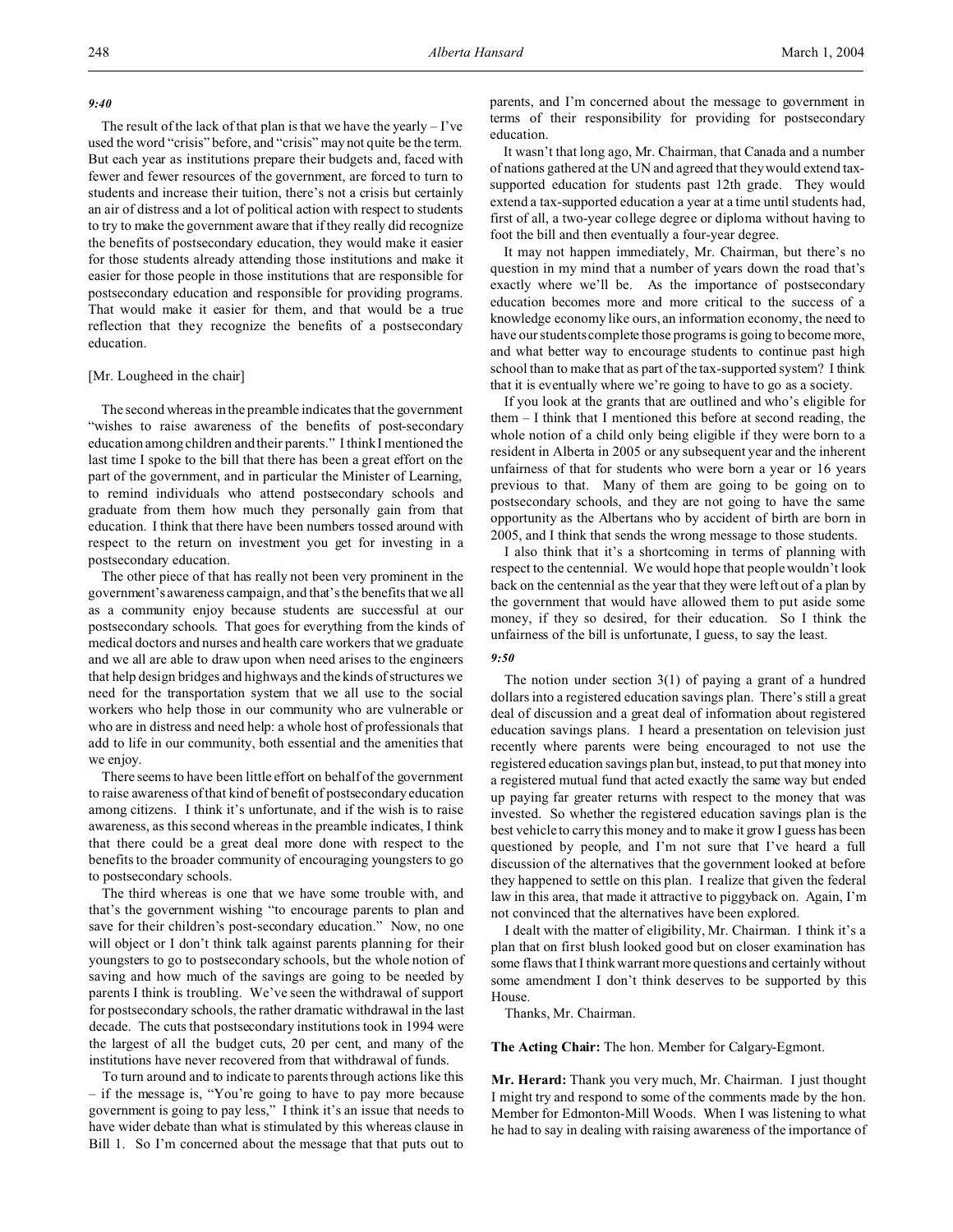postsecondary education, the hon. member spoke of doctors and nurses and teachers and social workers, and I was quite frankly surprised that he didn't speak to any of the skills, any of the apprenticeships, or any of the college-applied degrees and so on that are also part of this. In other words, any approved postsecondary institution is then qualified to use these funds to further education. Whether or not your passion may be professional or in the area of skills, you should be able to follow your passion.

Another comment that the hon. member made was that he was concerned that the notion of saving for future education was troubling because he felt that perhaps it was a signal that government would pay less. Well, I think, Mr. Chairman, that saving for a postsecondary education is really a joint responsibility between parents, students, and government. I don't think saving is ever a bad idea.

With respect to the unfairness that was brought up again with respect to the fact that it starts in our centennial and goes on beyond, I'm wondering what benefit it would be for a 17 year old or an 18 year old to get a \$500 contribution for postsecondary education. Really, the bottom line here is the magic of compound interest as well as the top-up, with respect to the federal government, of 20 per cent. What better return on investment is that?

If we look at the number of children we have in this province, there are 560,000 in K to 12. That means we must have another 200,000 that are from zero to age five. So you are looking at, you know, 700,000 to 800,000 kids. Divide that into \$20 million and what do you get? About \$25. Would that entice anybody to open an RESP? I don't think so.

With respect to whether or not RESPs are the best vehicle, the guidelines are federal guidelines, and I think the hon. member knows that you can find all manner and types of RESP plans, including some that invest in mutuals. So I don't know that the hon. member understands that you can go to any RESP dealer of your choice, and therefore you have a whole gamut of types of investments that you could in fact invest in.

Thank you very much.

[The clauses of Bill 1 agreed to]

[Title and preamble agreed to]

**The Acting Chair:** Shall the bill be reported? Are you agreed?

**Hon. Members:** Agreed.

**The Acting Chair:** Opposed? Carried.

[Mr. Tannas in the chair]

# **Bill 7 Senatorial Selection Amendment Act, 2004**

**The Chair:** Are there any comments, questions, or amendments to be offered with respect to this bill? The hon. Member for Edmonton-Centre.

**Ms Blakeman:** Thank you very much. I'm pleased to be able to rise in Committee of the Whole to add my comments on Bill 7, the Senatorial Selection Amendment Act, 2004. Actually, I welcome the discussion that's caused by the introduction of this bill because I think there does need to be a discussion in Alberta about democratic renewal. Of course, senatorial reform, senate selection reform, is part of that package that needs to be considered.

The other ones that often are in the mix at the same time include the election process, whether we need to look at changing how we actually elect people. We have a first past the post system currently. You often hear proportional representation talked of as a viable alternative. The other day on the radio I heard someone talking about a mixed system, which would have been a version of proportional representation plus an additional vote. You would, in fact, cast two votes, an additional vote for the party of your choice. You could vote rep-by-pop for the individual person in your constituency, and then you could cast another vote that indicated your preference for the party. So if you thought the individual was doing a very good job and wanted to support them, if you had an incumbent, for example, but you really had to hold your nose over the overall party platform, you could reconcile those two things.

*10:00*

So there are still a number of other creative solutions that are coming up around election processes. I think this has to be addressed, and sometimes people laugh at me and say: "Oh, no, no, no. That's not going to happen. Whoever is in power is never going to let go of the system that keeps putting them back in power." But I would argue that there comes a point when the credibility of the party that wins is seriously impinged. At what point? When 50 per cent of the population, 40 per cent of the population, 30 per cent of the population are the ones that are voting? At that point what kind of credibility does the government have when they stand up and only 35 or 40 per cent of the population voted?

Well, how does that give them the great, you know, right to govern? It doesn't. At that point I think even governing parties, even parties that have monstrous majorities in the House, like the current situation in Alberta, even those parties will have to start to look at changing the system and championing a change for the system, because nobody believes them any more. Nobody gives them any kind of high regard because so few people actually participated in putting them there.

That links to another issue that I keep running into, and that is that we are not engaging young voters. A number of people have done work on this and I'm of course now tracking all of this, but what we're finding is that the current crop of young voters – in other words, 18 to 30, let's say – are not learning to vote. Generally, what we have is that lots of people, when they turn 18, don't vote in their first couple of elections because they're busy and they don't feel that they really have a lot of influence and they're not really paying attention. They don't have a lot at stake and stuff in the decisions.

Then they, you know, start a family, or they buy a house or property, and they get a bit more interested in how the laws that are passed and the people that are passing them affect their individual life. They become engaged in the process, and they start to vote. What we're finding with this group of younger voters now is that they're not learning to vote. They didn't vote at 18. They're not voting at 22. They're not voting at 26. It's not happening. They are not engaging in this system. So if we don't do something now to bring them into participation in this democracy, they will never participate, which I think bodes very ill for us in the future if we end up with an entire – what's the word I'm looking for? – age grouping that doesn't participate at all in the democratic process. We've got a problem.

So with the current voting system a lot of them say: "Well, I don't think my vote counts. You know, I don't feel that I participate. I don't think anybody listens to me." You know, I felt that way. I was in my 30s before I actually voted for someone that won, and that's a bit frustrating. I mean, that was hanging in through a lot of elections. It was actually municipal elections. That was hanging in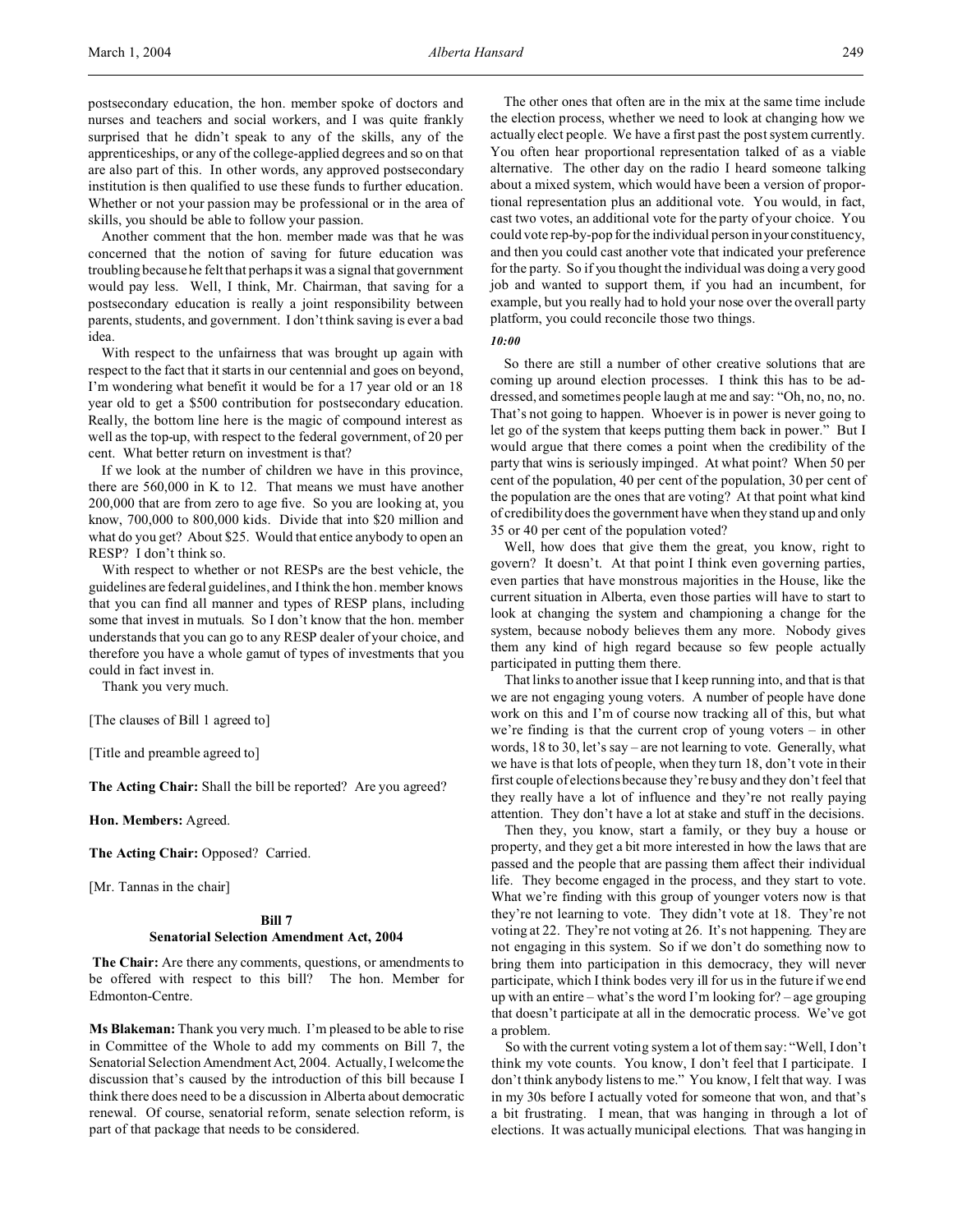through a lot of elections where I voted for people that just never won. You think: "Well, what's the point? My vote doesn't count here. Nobody really cares about my input." I guess I'm just stubborn in that I stuck it out so long that I actually started to get to a point where people that I was interested in were winning, and they were engaging enough other people to win.

**Mr. Herard:** Was the first time you did that when you voted for yourself?

### **Ms Blakeman:** No. It was municipal.

The idea that we're not engaging those younger voters I think is a huge issue. They understand that with the first past the post system they're not getting the representation that they expect to see. I mean, look around. We're not very representative of our population at this point. We've got to make this system better so that we are more representative of the people that actually live in our constituencies. So we have a whole issue around the election processes and what is going to serve us better.

There are also issues around citizens' initiatives, and there are two parts to that. One is the idea of recall, and the second is what's most commonly called citizens' initiatives; that is, the citizens' ability to bring legislation or a bill or an idea, a concept, before the Legislative Assembly so that it is seriously considered. It doesn't mean that the Assembly has to pass the bill, but it does mean that it has to consider it and debate it and look at it. Again, that's a way, because people feel that their elected representatives are not paying attention to them. There's an issue that they want brought up, they keep coming back to it, and they can't get it on the floor to be debated.

So that's where we get these kinds of citizens' initiatives where, you know, you get so many signatures on a petition that supports the introduction of a piece of legislation or an idea to be debated, a certain percentage of the population, and in fact the bill is put in front of the Assembly and is debated, and if it passes from there, it's a different problem. I've always found it very interesting that this Assembly, in particular the governing party in this province, will not support those kinds of citizens' initiatives.

Now, I think there probably is a problem around MLA recall. Watching what's gone on in our sister province, our neighbouring province of B.C., that hasn't been a particularly successful experiment. It seems to have been driven more by, you know, a small group of dedicated people that really, really didn't like their MLA and, you know, set out to get them, and it . . .

## **Chair's Ruling Decorum**

**The Chair:** Hon. members, it is becoming more and more difficult for the chair to hear, even with the aid of this marvellous instrument, over the loud chuckles and enthusiasm of some of the conversations. If you want to carry on a lively discussion, would you please, with the whip's permission of course, go out into the chamber next door or at least keep it down low enough so that we can hear the speaker, because there's only one speaker being recognized at this time, and it's definitely the Member for Edmonton-Centre.

#### **Debate Continued**

**Ms Blakeman:** Thanks very much. So what we're talking about here is all the different possibilities for democratic renewal that we could be discussing as we look at this bill which is brought forward, the Senatorial Selection Amendment Act, 2004.

So far we've talked about election processes. We've talked about citizens' initiatives. We've talked a little bit about actual Senate reform. This bill is not what it could be, and I wish that it would have been much more, because this is a rich discussion and, in fact, goes to the very heart of who we are as Canadians, that constant striving for representation, access, and equality. I think that's what the Senate represents.

I was one of the lucky people that got to participate in the Shaping Canada's Future Together constitutional discussions that went on across Canada in 1992. I was specifically chosen to participate in the one that happened in Calgary that was centred on the Senate and reform of the Senate. People from across the country were brought together for I think it was five days to look at every aspect of reform of the Senate and what that could possibly look like and what we thought the best idea was.

These constitutional conferences were set up in a very interesting way. Each morning we had presentations made to the entire group of us that really brought out all of the arguments that existed, and we sort of had two or often three sides of an argument laid out for us by learned people, experts in those particular areas. We all listened to this, and it cut through a lot of the blather that you sometimes get in those kinds of conferences where you have people that really aren't very well informed about it kind of mouthing off about their key thing. But there was no excuse for that in this case because we all now had presentations from learned people, and off we went into our breakout sessions to discuss what had been put in front of us.

Of course, we all had the workbooks, and we supposedly had gone and consulted with our various constituencies. Whether that was a geographic constituency or a constituency of like-minded people or shared interests, which is what I was representing, we should have consulted with them on the various questions and then brought that into the discussions that we had. I was really fired up by these discussions because to me it opened up a whole possibility of a way of life and a way of democracy that had never occurred to me. I got quite excited by the possibilities of having more representation. More of what I saw when I walked down the street could I see in an elected Chamber, in an elected Senate, and that was really exciting to me and energizing to me.

# *10:10*

We did look at many of the same things that I brought up here, that sort of: well, if you're looking at an elected Senate, then what would the elections look like? Could it be proportional representation? Would it be a mixed first past the post and proportional? What became possible there in our discussions was that, you know, you could have a younger person elected. You could have somebody that was under 30 that would get elected to the Senate, especially if you were looking at proportional representation.

What we were talking about was the standard way of looking at proportional representation in which people cast their vote and then the votes were added up and, you know, proportionately the top whatever number of people elected were from a certain party, and the party would have a list, and they would then designate which of their people got the designated number of seats. Of course, that is both the huge step forward and the huge drawback because would you, could you trust the parties to actually be fair and representative in the way they put together those lists? Would they have, you know, every second person be a woman, which would be representative of Canada? We've got approximately 50-50 here, so we should have 50 per cent of the people in the Chamber be women. Would there be a certain percentage of people of different race? How far do you carry it? Do you look at sexual orientation? Do you look at religion? What else could you bring into the mix here?

We also looked at how many seats were appropriate across Canada. We're very interesting in Canada because our north takes